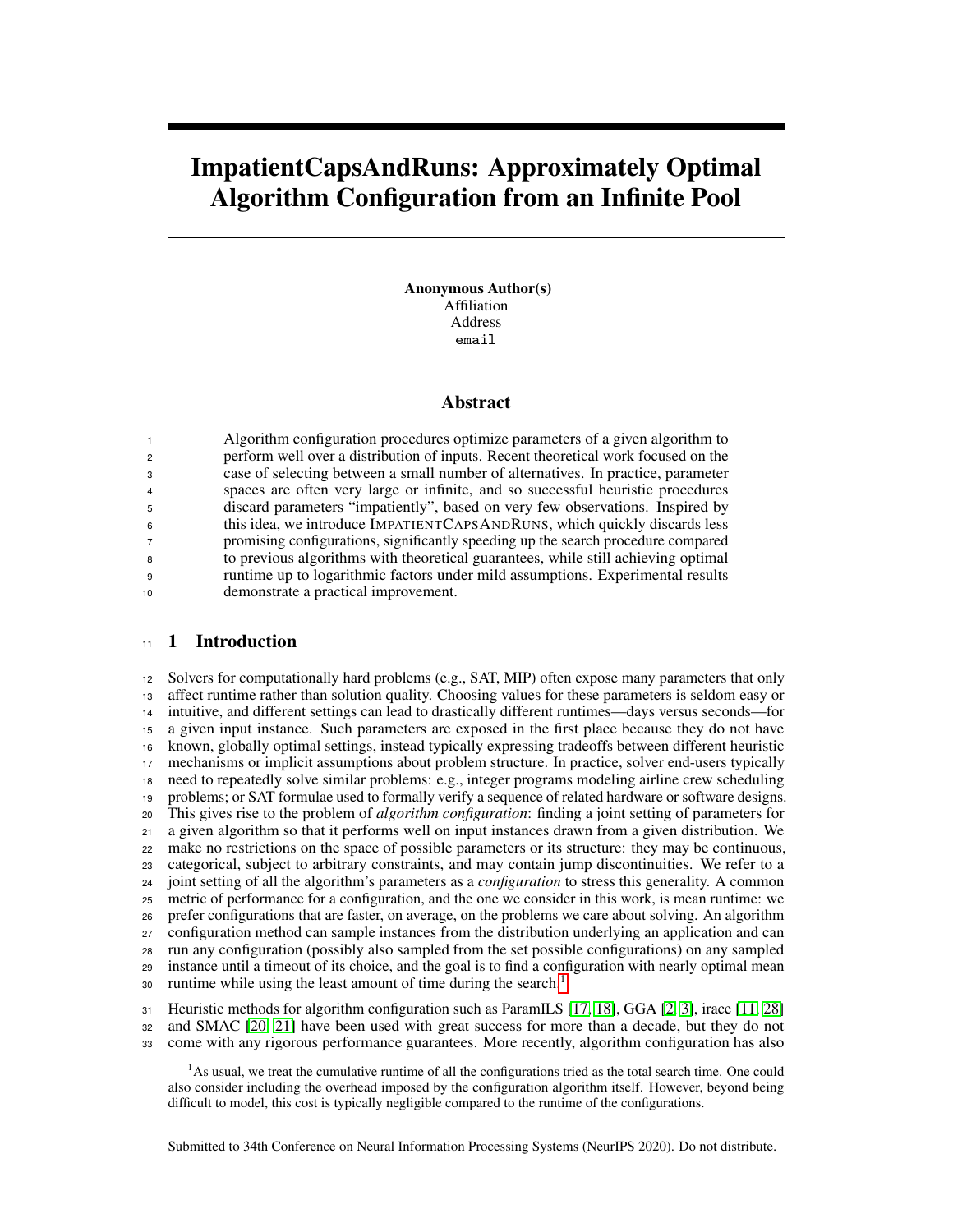been considered from a theoretical perspective. Kleinberg et al. [\[23\]](#page-9-5) introduced a framework to analyze algorithm configuration methods theoretically, and presented the first configuration procedure, STRUCTURED PROCRASTINATION (SP), which is guaranteed to find an approximately optimal solution with a non-trivial worst-case runtime bound. Since then algorithms with better theoretical guarantees have been developed [\[34,](#page-10-0) [35,](#page-10-1) [24\]](#page-9-6). Overall, these theoretically-motivated configuration procedures have nice properties, such as achieving near-optimal asymptotic worst-case running times. However, none of them yet achieves competitive performance on practical problem benchmarks, for two key reasons: (i) heuristic methods usually iteratively select candidate configurations that appear likely to perform well given previous samples from the configuration space (e.g., leveraging structure in the parameter space, such as smoothness or low pseudodimension [\[19,](#page-9-7) [29\]](#page-9-8)), whereas the theoretical algorithms select configurations randomly; and (ii) heuristic methods often impatiently discard less promising configurations based on just a few runtime observations, while the theoretical algorithms are more conservative and continue evaluating them until they demonstrate, with high probability, that another configuration is better. Such early discard strategies are particularly effective when the configuration space contains one or a few configurations that drastically outperform all others. This "needle-in-a-haystack" scenario is common in practice, perhaps in part explaining the success of these heuristic methods.

 In this paper we take a significant step towards theoretically grounded *and* practical algorithm con- figuration by addressing the second problem. We build on CAPSANDRUNS (CAR) [\[35\]](#page-10-1), a simple and intuitive algorithm that continuously discards configurations that perform poorly relative to a global upper bound on the best achievable mean runtime. Here we introduce IMPATIENTCAPSAN- DRUNS (ICAR), which equips CAR with the ability to quickly discard less-promising configurations by applying an initial "precheck" mechanism that allows poorly performing configurations to be discarded quickly. Additionally, via a more careful analysis we are able speed up a key subroutine from CAR. While ICAR retains the favorable optimality and runtime guarantees of CAR under mild assumptions, it is also provably faster in needle-in-a-haystack scenarios where most configurations are considerably weaker than the best ones (these are the cases where good algorithm configuration procedures are the most useful, because identifying a good configuration is the most consequential.) Because of its precheck procedure, ICAR is able to examine more configurations than CAR, and hence finds configurations with better mean runtime. Furthermore, not wasting time on examining bad configurations, the total runtime of ICAR is significantly smaller than that of CAR and any other existing procedure with theoretical guarantees, making a step towards closing the performance gap relative to heuristic procedures.

 Finally, we briefly survey some less closely related work. Gupta & Roughgarden [\[13\]](#page-8-3) initiated the study of algorithm configuration from a learning-theoretic perspective. Rather than seek general purpose configuration procedures, as we do in this work, this and subsequent approaches seek to bound the number of training samples required to guarantee good generalization for specific classes of problems. Examples include combinatorial partitioning problems such as max-cut and clustering [\[6\]](#page-8-4), branching strategies in tree search algorithms [\[7\]](#page-8-5), and general algorithm configuration when the runtime is piecewise-constant over its parameter space [\[8\]](#page-8-6). Hyperparameter-search methods based on multi-armed bandit algorithms are also related. The main difference is that this literature focuses on settings where every configuration run costs the same amount or where there is a tradeoff between how long each configuration is run and the accuracy with which its performance is estimated [\[5,](#page-8-7) [27\]](#page-9-9); thus, these methods do not face questions like how many instances to consider and how to cap runs. The rest of the paper is organized as follows. The formal model of algorithm configuration is given

 in Section [2.](#page-1-0) The ICAR algorithm is presented and analyzed in Section [3.](#page-2-0) Experiments on some algorithm configuration benchmarks are given in Section [4.](#page-6-0) Proofs and additional experimental results are deferred to the appendix.

# <span id="page-1-0"></span>82 2 The Model

83 Following Kleinberg et al. [\[23\]](#page-9-5), the algorithm configuration problem is defined by a triplet  $(\Pi, \Gamma, R)$ , where Π is a distribution over possible configurations, Γ is a distribution over input instances, and 85  $R(i, j)$  is the runtime of a configuration i on a problem instance j. For example  $\Pi$  and  $\Gamma$  may simply be uniform distributions, respectively over the space of hyperparameters and the set of past problem 87 instances seen. The mean runtime of a configuration i is defined as  $R(i) = \mathbb{E}_{i \sim \Gamma}[R(i, j)]$ , and the ultimate goal of an algorithm configuration method is to find a configuration i minimizing  $R(i)$ .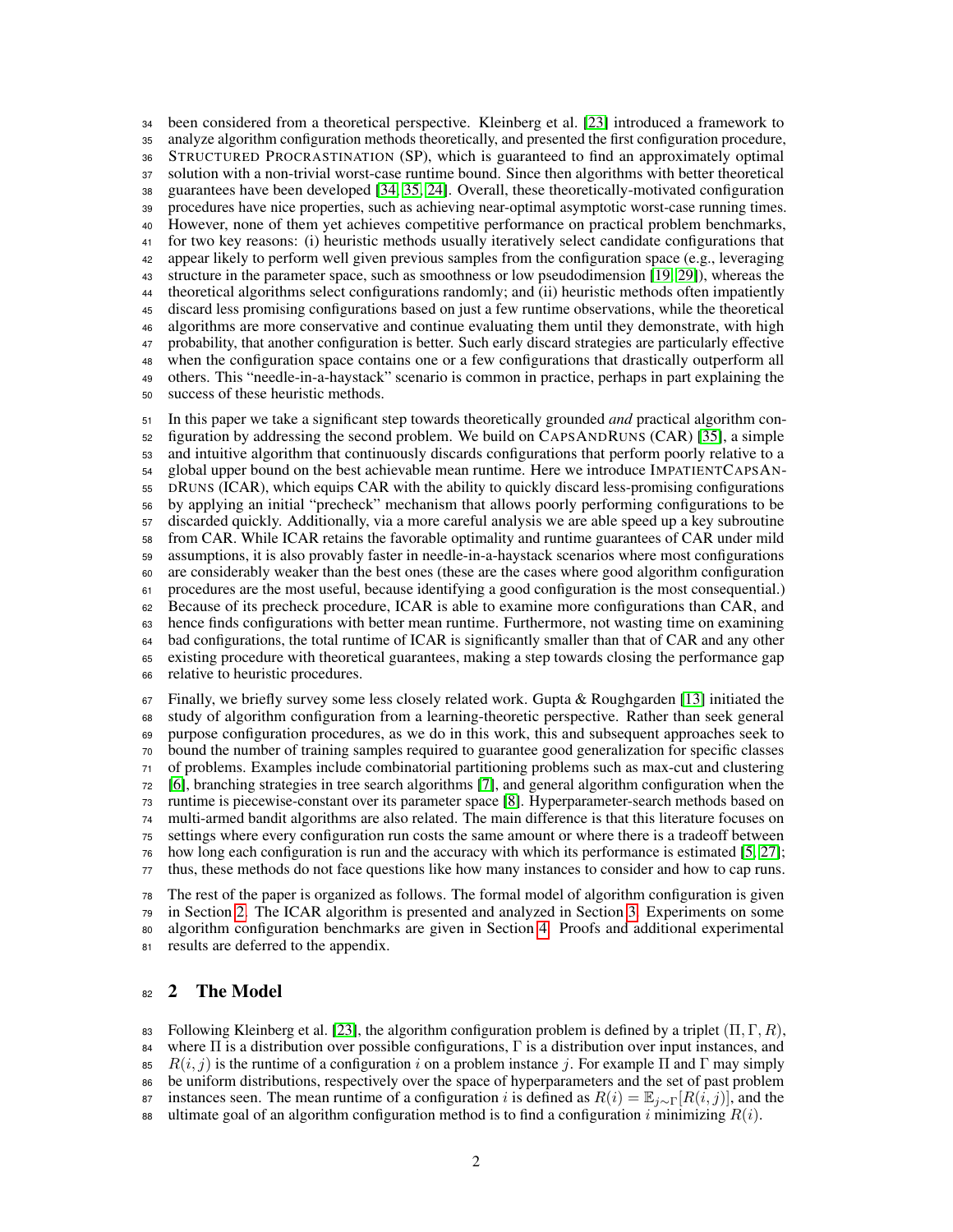<sup>89</sup> During this search the configuration method needs to explore new configurations, which can be

90 sampled from  $\Pi$ <sup>[2](#page-2-1)</sup>. The configuration method can also sample problem instances from Γ and run a 91 configuration i on an instance j until it finishes, or the execution time exceeds a specified timeout

92  $\tau > 0$ . The use of such a timeout allows for a tradeoff between learning more about the runtime of a

<sup>93</sup> single configuration–instance pair and considering a larger number of such pairs.

94 To this end, for any configuration i we consider the  $\tau$ -capped expected runtime  $R_{\tau}(i)$  =

95  $\mathbb{E}_{j\sim\Gamma}[\min\{R(i,j),\tau\}]$ . Furthermore, for any  $\delta\in(0,1)$ , let  $t_{\delta}(i)=\inf_t\{t:\Pr_{j\sim\Gamma}(R(i,j))>$ 

96  $t) \leq \delta$ } denote the δ-quantile of *i*'s runtime, and define  $R^{\delta}(i) = R_{t_{\delta}(i)}(i)$  the δ-capped expected

97 runtime of *i*.<sup>[3](#page-2-2)</sup> That is,  $R^{\delta}(i)$  is the mean runtime of *i* if we cap the slowest δ-fraction of its runtimes.

<sup>98</sup> Since a globally optimal configuration may be arbitrarily hard to find, we instead seek a solution 99 that is competitive with the performance of the top  $\gamma$ -fraction of the configurations for a  $\gamma \in (0,1)$ . 100 That is, instead of finding a configuration close to OPT =  $\min_i \{R(i)\}\)$ , we search for one close to 101 OPT<sup> $\gamma$ </sup> = inf<sub>x∈R+</sub>{x : Pr<sub>i∼Π</sub>( $R(i) \leq x$ ) ≥  $\gamma$ }. Additionally, since the average runtime of any <sup>102</sup> configuration, including the optimal one, could be totally dominated by a few incredibly unlikely but <sup>103</sup> arbitrarily large runtime values, we seek solutions whose expected δ-capped runtime is close to the 104  $\delta$ -capped optimum. However, it turns out that this relaxed property is still impossible to verify [\[34\]](#page-10-0). <sup>105</sup> Following Weisz et al. [\[34\]](#page-10-0), we address this by adding a small amount of slack to the benchmark, <sup>106</sup> comparing to the (δ/2)-capped optimum rather than the δ-capped optimum. Putting this together, 107 we seek solutions whose expected  $\delta$ -capped runtime is close to the  $(\delta/2)$ -capped optimum, after 108 excluding the best  $\gamma$ -fraction of configurations:  $\text{OPT}^{\gamma}_{\delta/2} = \inf_{x \in \mathbb{R}^+} \left\{ x : \text{Pr}_{i \sim \Pi} [R^{\frac{\delta}{2}}(i) \leq x] \geq \gamma \right\}$ . **Definition 1** (( $\varepsilon, \delta, \gamma$ )-optimality). *A configuration i is* ( $\varepsilon, \delta, \gamma$ )-*optimal if*  $R^{\delta}(i) \leq (1 + \varepsilon) \text{OPT}^{\gamma}_{\delta/2}$ .

110 This definition generalizes the notion of  $(\varepsilon, \delta)$ -optimality of Weisz et al. [\[35\]](#page-10-1) for a finite set of <sup>111</sup> configurations, where instead of the top-γ portion, we aim to achieve the performance of the best 112 configuration (up to  $\varepsilon$ ): for a finite set of N configurations, configuration i is  $(\varepsilon, \delta)$ -optimal if it is 113 ( $\varepsilon$ ,  $\delta$ ,  $1/N$ )-optimal when  $\Pi$  is the uniform distribution over the N configurations.

# <span id="page-2-0"></span><sup>114</sup> 3 The Algorithm

 Recent theoretically-sound algorithm configuration procedures make several runtime measurements 116 for every configuration in a finite pool  $N$ , and stop when they can confirm, with high probability, that one configuration is close enough to the best one. The main challenge is to avoid wasting time on (a) hard input instances with large runtimes; and (b) bad configurations that will be eliminated later. To this end, STRUCTURED PROCRASTINATION (SP) [\[23\]](#page-9-5) and its improved version STRUCTURED PROCRASTINATION WITH CONFIDENCE (SPC) [\[24\]](#page-9-6) gradually increase the runtime cap for every configuration-instance pair, while carefully determining an order to evaluate these pairs, depending on the configurations' empirical average runtime (SP) or empirical confidence bounds on the mean runtimes (SPC). LEAPSANDBOUNDS (LAB) [\[34\]](#page-10-0), which introduced empirical confidence bounds to the algorithm configuration problem, works with a much simpler schedule, and tests all configurations for a given time budget, which is increased gradually.

<sup>126</sup> On the other hand, CAPSANDRUNS (CAR) [\[35\]](#page-10-1) first measures the runtime cap for each configuration 127 guaranteeing that at least a  $(1 - \delta)$ -portion of the instances can be solved within that cap, then runs a <sup>128</sup> racing algorithm (based on continuously recomputing confidence bounds on the mean runtimes) to <sup>129</sup> select which capped configuration is the best. During the race, all configurations are run in parallel <sup>130</sup> on more and more problem instances, and their mean runtime is continuously estimated. This makes 131 it possible to maintain a high-probability upper bound  $T$  on the optimal capped runtime, and any 132 configuration with a runtime lower bound above  $T$  can be eliminated. The algorithm stops when it 133 can prove that a configuration is  $(\varepsilon, \delta)$ -optimal.

<sup>134</sup> To apply any of the above methods to an infinite pool of configurations, one can simply select a pool of  $\log(\zeta)$ 135 pool of  $\left\lceil \frac{\log(\zeta)}{\log(1-\gamma)} \right\rceil$  configurations randomly from  $\Pi$  to ensure that with probability at least  $1-\zeta$  it 136 contains a configuration that belongs to the top  $\gamma$ -fraction of all the configurations. Thus the above

<span id="page-2-1"></span><sup>&</sup>lt;sup>2</sup>We can see  $\Pi$  as reflecting beliefs about the distribution of good configurations in the parameter space. This implicitly neglects any search procedure that leverages structural assumptions about the parameter space.

<span id="page-2-2"></span><sup>&</sup>lt;sup>3</sup>With a slight abuse of terminology, throughout we use the same expression for capping with timeouts ( $\tau$ ) and quantiles  $(\delta)$ , when the interpretation is clear from the context; we specify the type of capping otherwise.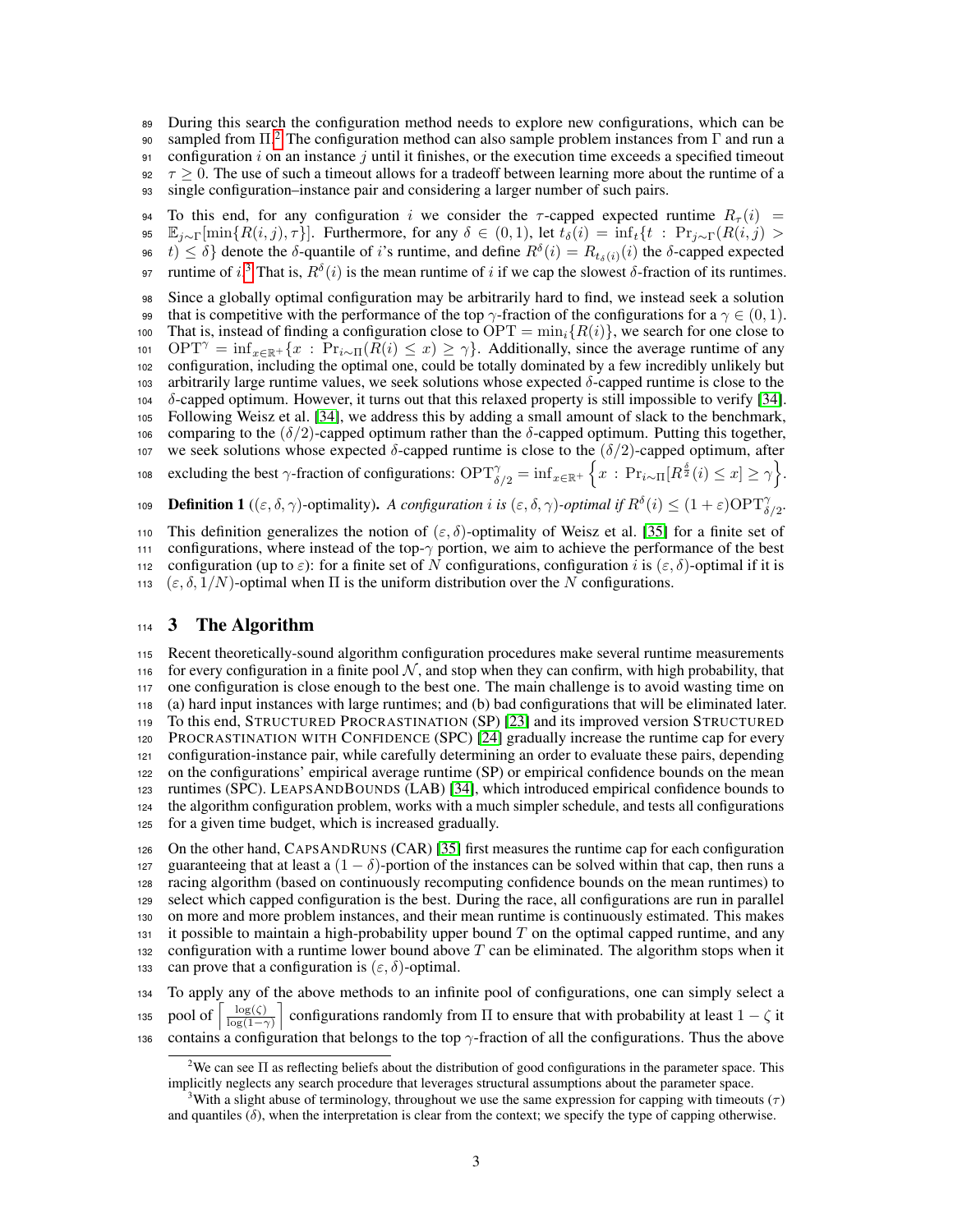137 methods can select  $(\varepsilon, \delta, \gamma)$ -optimal configurations from an infinite pool, with attractive theoretical guarantees. Our focus in this paper is on extending CAR, due to its conceptual simplicity and good practical performance. However, in contrast to LAB and SPC, which try to assign little runtime to bad configurations from the very beginning, at the start CAR spends the same amount of time testing all configurations. This is because the estimation of the runtime caps is done in parallel, so every configuration is run for an equally long time until the first cap is found for any configuration (only after this can the algorithm start eliminating configurations with large mean runtimes). As a result, CAR spends more time testing the worst configurations than LAB or SPC.

<sup>145</sup> IMPATIENTCAPSANDRUNS (ICAR) addresses this problem, introducing a "precheck" mechanism <sup>146</sup> to ensure that bad configurations are eliminated early. The PRECHECK function estimates the mean <sup>147</sup> capped runtime (up to a constant multiplicative factor) needed by a configuration to solve at least 148 a constant fraction of the problem instances (less than  $1 - \delta/2$ ). If this capped runtime is large 149 compared to the upper bound T on the  $(\varepsilon, \delta, \gamma)$ -optimal runtime (maintained similarly as in CAR), <sup>150</sup> the configuration is rejected and eliminated from further analysis. This procedure is very similar 151 to the CAR algorithm (with some fixed, constant  $\varepsilon$  and  $\delta$ ); only the specific rejection conditions 152 differ mildly. Note that the runtime estimated by PRECHECK is a lower bound to the  $\delta/2$ -capped <sup>153</sup> runtime, ensuring that good configurations are unlikely to be rejected. The efficiency of PRECHECK 154 crucially depends on the quality of the bound  $T$  on the optimal runtime. Therefore, similarly to 155 SPC, ICAR gradually introduces more and more configurations in batches  $\mathcal{N}_k$ ,  $k = K - 1, \ldots, 0$ : <sup>156</sup> if a configuration passes PRECHECK, a (rough) estimate of its capped runtime is calculated (up to 157 a multiplicative constant, for a cap slightly larger than the  $\delta$  quantile), again by first measuring the <sup>158</sup> runtime cap, then estimating the mean runtime using the measured cap. This runtime estimate is then 159 used to reduce the bound  $T$ , which improves the performance of PRECHECK for the next batch of 160 configurations,  $\mathcal{N}_{k-1}$ . The size of batch  $\mathcal{N}_k$  is of order  $1/\gamma_k$  with  $\gamma_k = 2^k \gamma$ , ensuring that with high 161 probability it contains an  $(\varepsilon, \delta, \gamma_k)$ -optimal configuration (whose mean runtime is then bounded by 162 OPT $\gamma_{\delta/2}^k$ ). As a consequence, after batch  $\mathcal{N}_k$ , T is at most 2OPT $\gamma_{\delta/2}^k$ , gradually reducing towards 163 2OPT $\hat{f}_{\delta/2}$ . Finally, the racing part of CAR is run over all surviving configurations, further reducing

164 *T* towards 
$$
\text{OPT}_{\delta/2}^{\gamma}
$$
, and stopping when an  $(\varepsilon, \delta, \gamma)$ -optimal configuration is found.

<sup>165</sup> Now we are ready to present the main theoretical result of the paper, a performance guarantee for <sup>166</sup> ICAR. The components of the algorithm are presented in Algorithms [1–5.](#page-4-0) We then discuss each and <sup>167</sup> present a proof sketch for the theorem (the detailed proof is given in Appendix [A\)](#page-11-0).

<span id="page-3-3"></span>168 **Theorem 1.** For input parameters  $\varepsilon \in (0,1/3), \delta \in (0,0.2), \gamma \in (0,1)$ , integer  $K \geq 1$ , and failure <sup>169</sup> *parameter* ζ ∈ (0, 1/12)*, with probability at least* 1 − 12ζ*,* IMPATIENTCAPSANDRUNS *finds an* (ε, δ, γ)*-optimal configuration with total work*[4](#page-3-0) *bounded by*[5](#page-3-1) 170

<span id="page-3-4"></span>
$$
\tilde{\mathcal{O}}\left(\frac{\text{OPT}_{\delta/2}^{\gamma}}{\varepsilon^2 \delta \gamma} \cdot F(38\text{OPT}_{\delta/2}^{\gamma}) + \sum_{k=0}^{K-2} \frac{\text{OPT}_{\delta/2}^{\gamma_k}}{\gamma_k} \left(1 + \frac{F(38\text{OPT}_{\delta/2}^{\gamma_{k+1}})}{\delta}\right) + \frac{\text{OPT}_{\delta/2}^{\gamma_{K-1}}}{\delta \gamma_{K-1}}\right), \quad (1)
$$
\n
$$
\text{where } \gamma_k = 2^k \gamma, \text{ and } F(x) = \Pr_{i \sim \Pi}(R^{0.35}(i) \le x) + 4\zeta/K.
$$

<sup>172</sup> Discussion. *(i)* To illustrate the advantages captured by the theorem, consider a situation where <sup>173</sup> configuration runtimes are distributed exponentially, with their mean distributed uniformly over an 174 interval  $[A, A + B]$ . When the number of near-optimal configurations is small (i.e.,  $B/A$  is large 175 enough), the bound on the fraction of configurations surviving PRECHECK,  $F(38\text{OPT}_{\delta/2}^{\gamma})$ , roughly 176 scales with γ, resulting in a runtime  $\text{OPT}^{\gamma}_{\delta/2}/(\varepsilon^2\delta)$ , providing a γ-factor speedup over typical bounds 177 in other work (which scale with  $\text{OPT}^{\gamma}_{\delta/2}/(\varepsilon^2 \delta \gamma)$ ). (Details are given in Appendix [B.](#page-16-0)) <sup>178</sup> *(ii)* The first term in the bound corresponds to the work done in the final racing part of ICAR. The 179 other terms correspond to the work done for each batch  $\mathcal{N}_k$  (except that the cost of the last precheck

180 is included in the  $k = 0$  term).

181 *(iii)* Kleinberg et al. [\[23\]](#page-9-5) showed that to find an  $(\varepsilon, \delta)$ -optimal configuration out of a pool of size n, the worst-case minimum total runtime is  $\tilde{\Omega}(\frac{n\text{OPT}}{\varepsilon^2\delta})$ .<sup>[6](#page-3-2)</sup> Since we need to test  $\Omega(1/\gamma)$  configurations, in

<span id="page-3-0"></span><sup>&</sup>lt;sup>4</sup>We use "total work" and "total runtime" interchangeably; both sum over all parallel threads.

<span id="page-3-2"></span><span id="page-3-1"></span><sup>&</sup>lt;sup>5</sup>We use the standard  $\hat{O}$  and  $\tilde{O}$  notation, where the latter hides poly-logarithmic factors.

<sup>&</sup>lt;sup>6</sup>Essentially this holds since we need  $\tilde{\Omega}(\frac{1}{\varepsilon^2 \delta})$  sample runs to estimate the  $\delta$ -capped runtime of a configuration with accuracy  $\varepsilon$ , as the maximum runtime for configuration i on some instance can be as large as  $R_\delta(i)/\delta$ .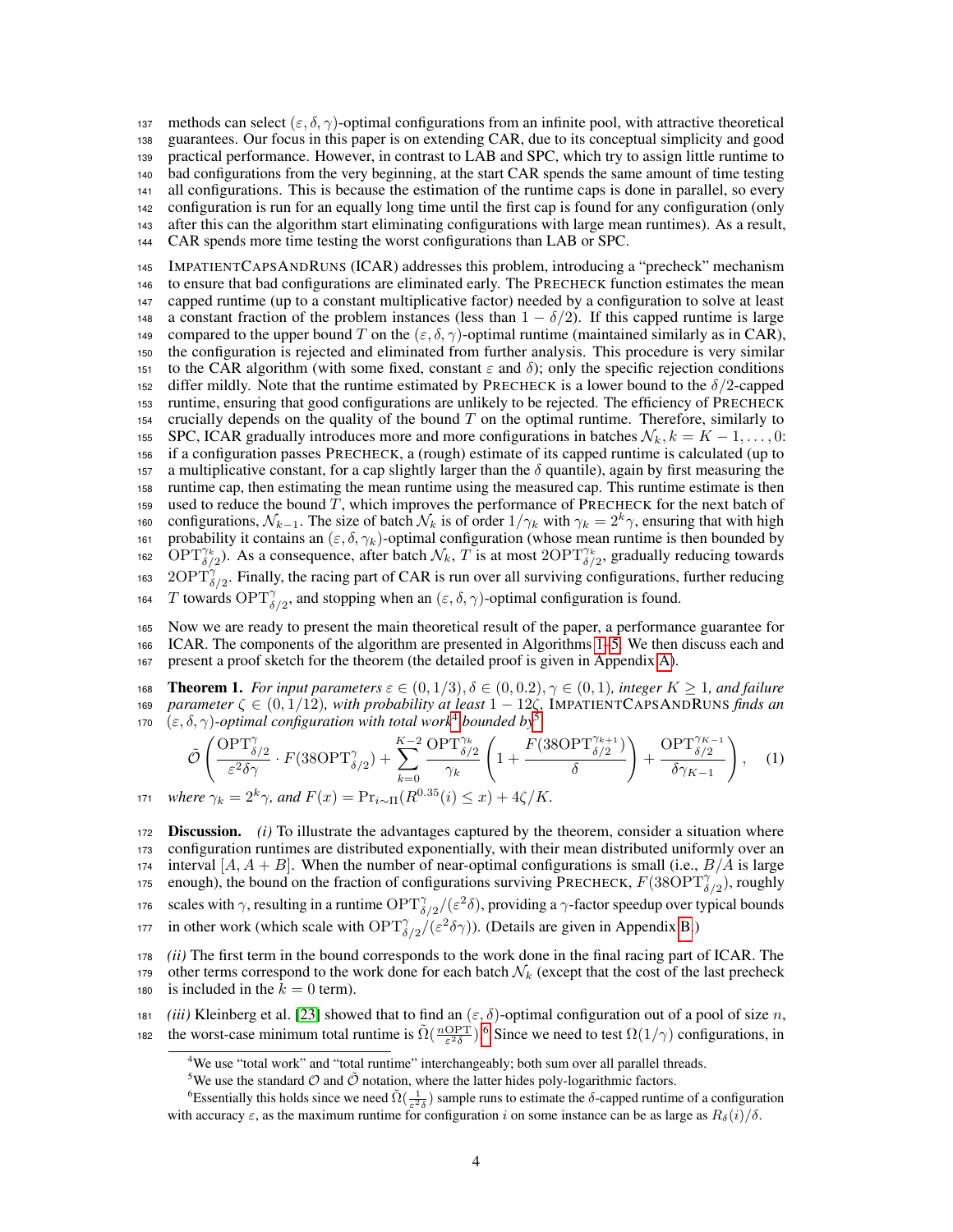#### <span id="page-4-0"></span>Global variables

- 1: Instance distribution Γ
- 2: Phase I measurements count b
- 3:  $T \leftarrow \infty$  > Upper bound on  $\text{OPT}^{\gamma}_{\delta/2}$ , updated continuously by all parallel processes
- 4: Set  $\overline{\mathcal{N}}$  of algorithm configurations

# Algorithm 1 IMPATIENTCAPSANDRUNS

- 1: **Inputs:** Precision parameter  $\varepsilon \in (0, \frac{1}{3})$ , Quantile parameter  $\delta \in (0, \frac{1}{7})$ , Optimality quantile target parameter  $\gamma$ , Failure probability parameter  $\zeta \in (0, \frac{1}{12})$ , Number of iterations K, Instance distribution Γ, Configuration distribution Π 2:  $\mathcal{N}_k \leftarrow$  Sample  $\left\lceil \frac{\log(\zeta/K)}{\log(1-\gamma_k)} \right\rceil - \left\lceil \frac{\log(\zeta/K)}{\log(1-\gamma_{k+1})} \right\rceil$ many configurations from Π for  $k \in [0, K - 1]$ 3:  $b \leftarrow \left\lceil \frac{26}{\delta} \log \left( \frac{2n}{\zeta} \right) \right\rceil$ 4: Reset  $T \leftarrow \infty$ 5:  $\mathcal{N} \leftarrow \bigcup_{k=0}^{K-1} \mathcal{N}_k$ <br>6: **for**  $k = K - 1$  downto 0 **do** 7:  $\overline{\mathcal{N}}_k \leftarrow \text{Precheck}(\mathcal{N}_k, \zeta/K)$ 8: **for** configur[a](#page-4-1)tions  $i \in \overline{\mathcal{N}}_k$  in parallel<sup>*a*</sup> **do**<br>9:  $P_i \leftarrow \text{CapsANDRIINS} (i \in \delta, \zeta)$  thre 9:  $P_i \leftarrow \text{CAPSANDRUNS} (i, \varepsilon, \delta, \zeta) \text{ thread}$ <br>10: Start running  $P_i$ Start running  $P_i$ 11: Pause  $P_i$  when b runs of RUNTIMEEST finished 12: end for
- 13: end for
- 14:  $\mathcal{N} \leftarrow$  PRECHECK  $(\mathcal{N}, \zeta/K)$
- 15: Continue runing  $P_i$  for  $i \in \overline{\mathcal{N}}$
- 16: // CAPSANDRUNS eliminates the threads 17: Wait until all threads finish, abort if  $|\mathcal{N}| = 1$
- 18: **return**  $i^* = \operatorname{argmin}_{i \in \overline{\mathcal{N}}} \overline{Y}(i)$  and  $\tau_{i^*}$

#### Algorithm 2 CAPSANDRUNS thread

- 1: **Inputs:** Configuration *i*, precision  $\varepsilon$ , quantile parameter δ, failure probability parameter ζ 2: // Phase I: 3: Run  $\tau_i \leftarrow$ QUANTILEEST  $(i, \delta)$ 4: // Phase II: 5: if QUANTILEEST  $(i, \delta)$  aborted then 6: Remove *i* from  $\overline{\mathcal{N}}$ <br>7: **else** 7: **else**  $8:$ 8:  $\bar{Y}(i) \leftarrow \text{RUNTIMEEST}(i, \tau_i, \varepsilon, \delta, \zeta)$ 9: if RUNTIMEEST rejected  $i$  then 10: Remove *i* from  $\overline{\mathcal{N}}$ 11: end if 12: end if Algorithm 3 QUANTILEEST 1: **Inputs:**  $i, \delta$ 2: Initialize:  $m \leftarrow \left[ (1 - \frac{3}{4}\delta)b \right]$ 3: Run configuration  $i$  on  $b$  instances, in parallel, until  $m$  of these complete. Abort and return
- *abort* if total work  $\geq 1.5Tb$ . 4:  $\tau \leftarrow$  runtime of  $m^{t\overline{h}}$  completed instance
- 5: return  $\tau$

Algorithm 4 PRECHECK

 $15:$ 

1: Inputs: Configurations  $\mathcal{M}$ , error parameter  $\zeta/K$ 2:  $\mathcal{M}' \leftarrow \{\}$  b empty set 3:  $b' \leftarrow \left[32.1 \log \left(\frac{2K}{\zeta}\right)\right]$ 4: if  $T = \infty$  then<br>5: return  $\mathcal M$ return M 6: end if 7: for  $i \in \mathcal{M}$  do 8: if  $T$  last set when evaluating  $i$  then 9: append *i* to  $\mathcal{M}'$  b Add automatically 10: Continue Continue 11: end if 12: // Phase I: 13: Run i on  $b'$  instances in parallel until  $\lceil 0.8b' \rceil$ complete. Abort if total work  $\geq 1.9Tb'$ . 14: if not aborted then '  $\leftarrow$  runtime of  $\left[0.8b'\right]^{th}$  completed instance 16: // Phase II: 17: **for**  $l = 1, l \leq b'$  **do** 18:  $Y_l \leftarrow$  runtime of configuration *i* on instance  $j \sim \Gamma$ , with timeout  $\tau'$ 19: **if**  $\sum_{m=1}^{l} Y_m > 2.99Tb'$  then 20: // Stop measuring if total work too large 21: Break<br>22: **end if** end if 23: end for 24: Sample mean  $\bar{Y} \leftarrow \frac{1}{|Y|} \sum_{y \in Y} y$ 25: Sample variance  $\bar{\sigma}^2 \leftarrow \frac{1}{|Y|} \sum_{y \in Y} (y - \bar{Y})^2$ 26: Confidence  $C \leftarrow \bar{\sigma} \sqrt{\frac{2 \log(\frac{3K}{\zeta})}{l}} + \frac{3\tau' \log(\frac{3K}{\zeta})}{l}$ l 27: if  $\bar{Y} - C \leq T$  then 28: append i to  $\mathcal{M}'$ 29: **end if**  $30$ : **end if** end if 31: end for 32: return  $\mathcal{M}^{\prime}$ Algorithm 5 RUNTIMEEST 1: Inputs:  $i, \tau_i, \varepsilon, \delta, \zeta$ 2: **Initialize:**  $j \leftarrow 0$ 3: while True do 4: Sample  $j^{th}$  instance J from  $\Gamma$ 5:  $Y_{i,j} \leftarrow$  runtime of configuration i on instance J, with timeout  $\tau_i$ 6: Sample mean  $\bar{Y}(i) \leftarrow \frac{1}{j} \sum_{j'=1}^{j} Y_{i,j'}$ 7: Sample variance  $\bar{\sigma}_i^2 \leftarrow \frac{1}{j} \sum_{j'=1}^j (Y_{i,j'} - \bar{Y}(i))^2$ 8: // Calculate confidence: 9:  $C_i \leftarrow \bar{\sigma}_i$  $\sqrt{\frac{2\log(\frac{3nj(j+1)}{\zeta})}{j}} + \frac{3\tau_i\log(\frac{3nj(j+1)}{\zeta})}{j}$ j 10: **if**  $\bar{Y}(i) - C_i > T$  then 11: **return** reject *i* 12: **end if**<br>13: **if**  $j=b$  1  $if$  j=b then

14:  $T \leftarrow \min\{T, 2Y(i)\}.$ 15: end if 16:  $T \leftarrow \min\{T, \bar{Y}(i) + C_i\}$  b upper confidence<br>17: **if**  $C_i < \frac{\epsilon}{2} (2\bar{Y}(i) - C_i)$  then 17: if  $C_i \leq \frac{\varepsilon}{3}(2\overline{Y}(i) - C_i)$  then

18: **return** accept *i* with runtime estimate  $\overline{Y}(i)$ .<br>19: **end if** 

end if

20:  $j \leftarrow j + 1$ 21: end while

<span id="page-4-1"></span>*<sup>a</sup>*When running CAPSANDRUNS threads in parallel, we allocate the same amount of time for every running thread, regardless of the number of parallel tasks they themselves may be performing.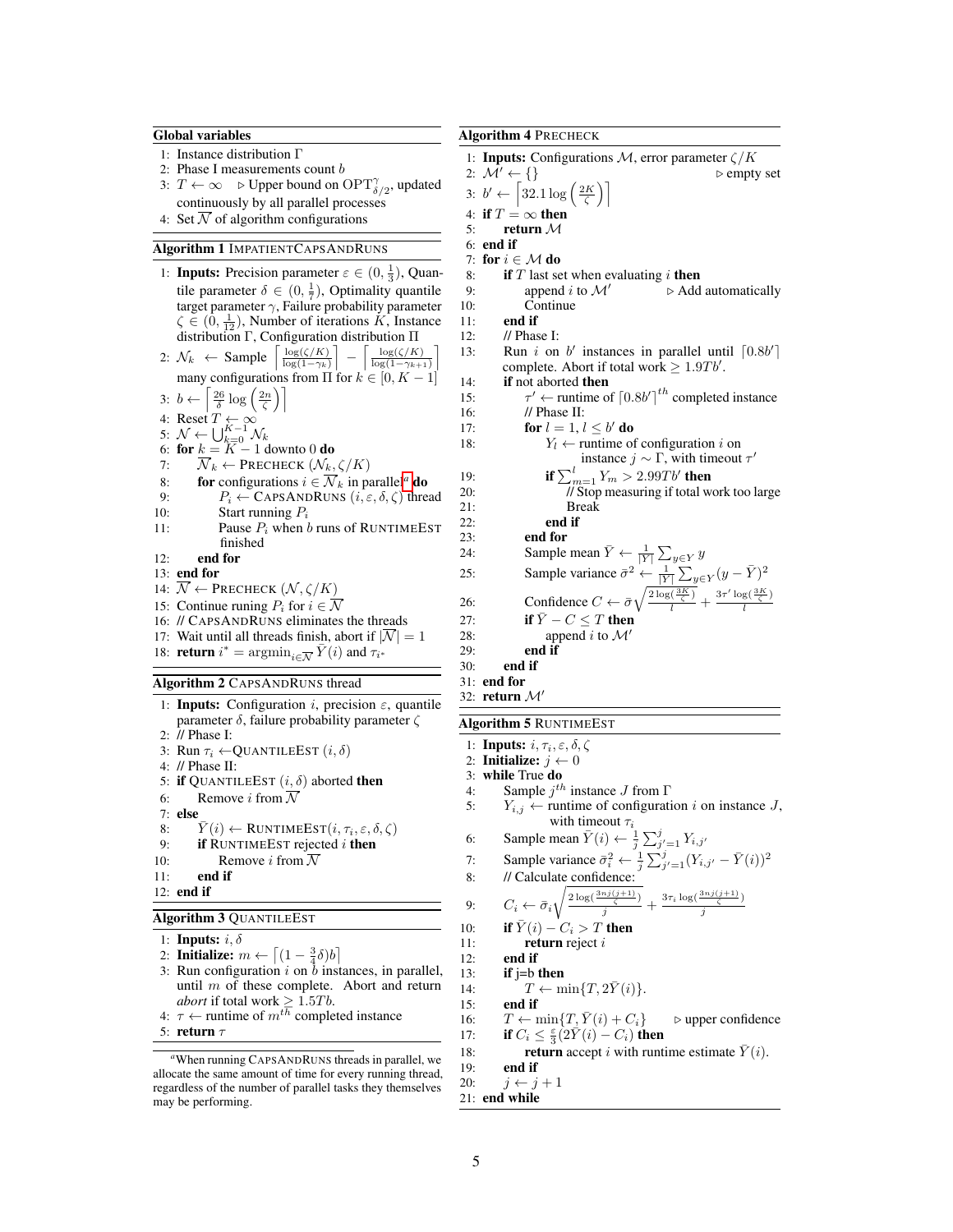the worst case the total runtime needed to find an  $(\varepsilon, \delta, \gamma)$ -optimal configuration is about  $\frac{\text{OPT}_{\delta/2}^{\gamma}}{\varepsilon^2 \delta \gamma}$ . The <sup>184</sup> first term in our bound matches this, except that it is multiplied by (an upper bound on) the fraction 185 of configurations surviving PRECHECK,  $\vec{F}$ (38OPT $\gamma_{\delta/2}$ ). Under typical parameter settings, this is the 186 main term of the bound—the only one scaling with  $1/(\varepsilon^2 \delta \gamma)$ —and the performance improvement of 187 ICAR over CAR comes from this additional factor of  $F(38\overline{OPT}^{\gamma}_{\delta/2})$ . Note that this term, and all the <sup>188</sup> others, scale with a bound on the *optimal* runtime for the set of configurations they correspond to 189 (e.g., for batch  $\mathcal{N}_k$  they scale with  $\text{OPT}_{\delta/2}^{\gamma_k}$ ).

*(iv)*  $F(38\text{OPT}_{\delta/2}^{\gamma_{k+1}})$  is an upper bound on the number of configurations surviving PRECHECK from  $\mathcal{N}_k$ . Due to the a worst-case nature of our analysis, the bound is conservative, and in practice the number of surviving configurations is much smaller. In essence, this term measures how many configurations are competitive with a very good ( $\text{OPT}^{\gamma_{k+1}}_{\delta/2}$ -optimal) configuration. In other words, it measures the "needle-in-a-haystack" property of the configuration task.

 $(v)$  The first term can be replaced with the problem-dependent bound of Weisz et al. [\[35,](#page-10-1) Equation 1] 196 for  $n = F(38\text{OPT}_{\delta/2}^{\gamma})\frac{1}{\gamma}$  configurations. This bound depends on the characteristics of the runtime distributions of the configurations, and show that the algorithm can run much faster if the problem is easy, e.g., adapting to the relative variance of the runtime distributions. However, for simplicity, we only present the worst-case form here.

<sup>200</sup> *(vi)* The rest of the terms represent the cost of iteratively selecting only the best configurations to evaluate. None of these terms depends on  $1/\varepsilon^2$ . Note  $1/\gamma_k$  is roughly the number of configurations 202 in batch  $\mathcal{N}_k$ , and each configuration is run essentially as long as the best configuration in that batch 203 (OPT $\gamma_{\delta/2}^k$ ). Each of these configurations is run on constantly many instances in PRECHECK, and 204 the surviving fraction of  $F(38OPT_{\delta/2}^{\gamma_{k+1}})$  configurations is also run on  $1/\delta$  instances to measure an 205 accurate cap and set the bound T. These terms scale with  $\text{OPT}^{\gamma_k}_{\delta/2}/\gamma_k = 2^{-k} \text{OPT}^{\gamma_k}_{\delta/2}/\gamma$ . Thus, the 206 bound is only meaningful when  $2^{-k} \text{OPT}_{\delta/2}^{\gamma_k}$  is not too large. While in principle they can be infinite, 207 in realistic scenarios this is not the case. Nevertheless, this requires the practitioner to choose  $\gamma_{K-1}$ <br>208 such that it guarantees a small-enough optimal runtime  $\text{OPT}_{\delta/2}^{\gamma_{K-1}}$ , which is essentially the s 209 task as choosing a proper  $\gamma$ . The terms also scale with  $1/\delta$ , but the effect of this is mitigated by the 210 success of PRECHECK: for  $k \neq K - 1$ , each term is multiplied by the upper bound  $F(38\text{OPT}_{\delta/2}^{T/k})$ <sup>211</sup> on the fraction of configurations surviving PRECHECK.

 *(vii)* Our analysis shows that CAR can be sped up significantly without sacrificing any of its guarantees from Weisz et al. [\[35\]](#page-10-1), by measuring the runtime caps on fewer samples (i.e., replacing the original value of b from Weisz et al. [\[35\]](#page-10-1) with the one in Line [3](#page-4-0) of Algorithm [1\)](#page-4-0). We call this improved algorithm CAR ++. This effect is also partly responsible for the improved performance of ICAR.

<sup>216</sup> Insights into the algorithm and proof sketch We start with a brief description of the CAR <sup>217</sup> algorithm, which runs parallel threads of Algorithm [2](#page-4-0) for all configurations it considers. As described 218 before, one thread, working on configuration  $i$ , has two phases: In the first phase, implemented 219 in QUANTILEEST (Algorithm [3\)](#page-4-0), a runtime cap  $\tau_i$  is determined such that i is guaranteed, with 220 high probability, to solve a random instance with probability between  $1 - \delta$  and  $1 - \delta/2$  (i.e.  $t_\delta(i) \leq \tau_i < t_{\delta/2}(i)$ ).<sup>[7](#page-5-0)</sup> This is achieved by solving sufficiently many instances in parallel, and  $\tau_i$ 222 is selected to be the time when a  $(1 - 3\delta/4)$ -fraction of the instances are solved. If measuring this <sup>223</sup> cap takes too long, then QUANTILEEST stops measuring and eliminates configuration i. Unless this <sup>224</sup> happens, in the second phase, the method RUNTIMEEST (Algorithm [3\)](#page-4-0) is used to estimate the mean 225  $\tau_i$ -capped runtime  $R_{\tau_i}(i)$  of i, by solving successively selected random instances and computing 226 the average runtime  $\bar{Y}(i)$ . Then the empirical Bernstein inequality [\[4\]](#page-8-8) is used to guarantee that 227  $R_{\tau_i}(i) \in [\bar{Y}(i) - C_i, \bar{Y}(i) + C_i]$  for  $C_i$  calculated in Line [9](#page-4-0) of Algorithm [5.](#page-4-0) This confidence interval 228 is used continuously in multiple ways: (i) to reduce a global upper bound  $T$  on the best possible zes runtime of all the configurations (Line [16\)](#page-4-0); (ii) to eliminate a configuration if it shows that  $R_{\tau_i}(i) > T$ 230 (Line [10\)](#page-4-0); and (iii) to check if  $R_{\tau_i}(i)$  is estimated accurately enough (Line [17\)](#page-4-0). The procedure (which <sup>231</sup> is an instance of a so-called Bernstein race [\[30\]](#page-9-10)) continues until each configuration is either measured <sup>232</sup> accurately or eliminated. The continuous elimination (also in QUANTILEEST) and parallel execution

<span id="page-5-0"></span><sup>7</sup>Almost all guarantees provided in this paper are based on random sampling and hence hold with high probability. For brevity, when it is clear from the context, we often omit the 'high-probability' qualifier.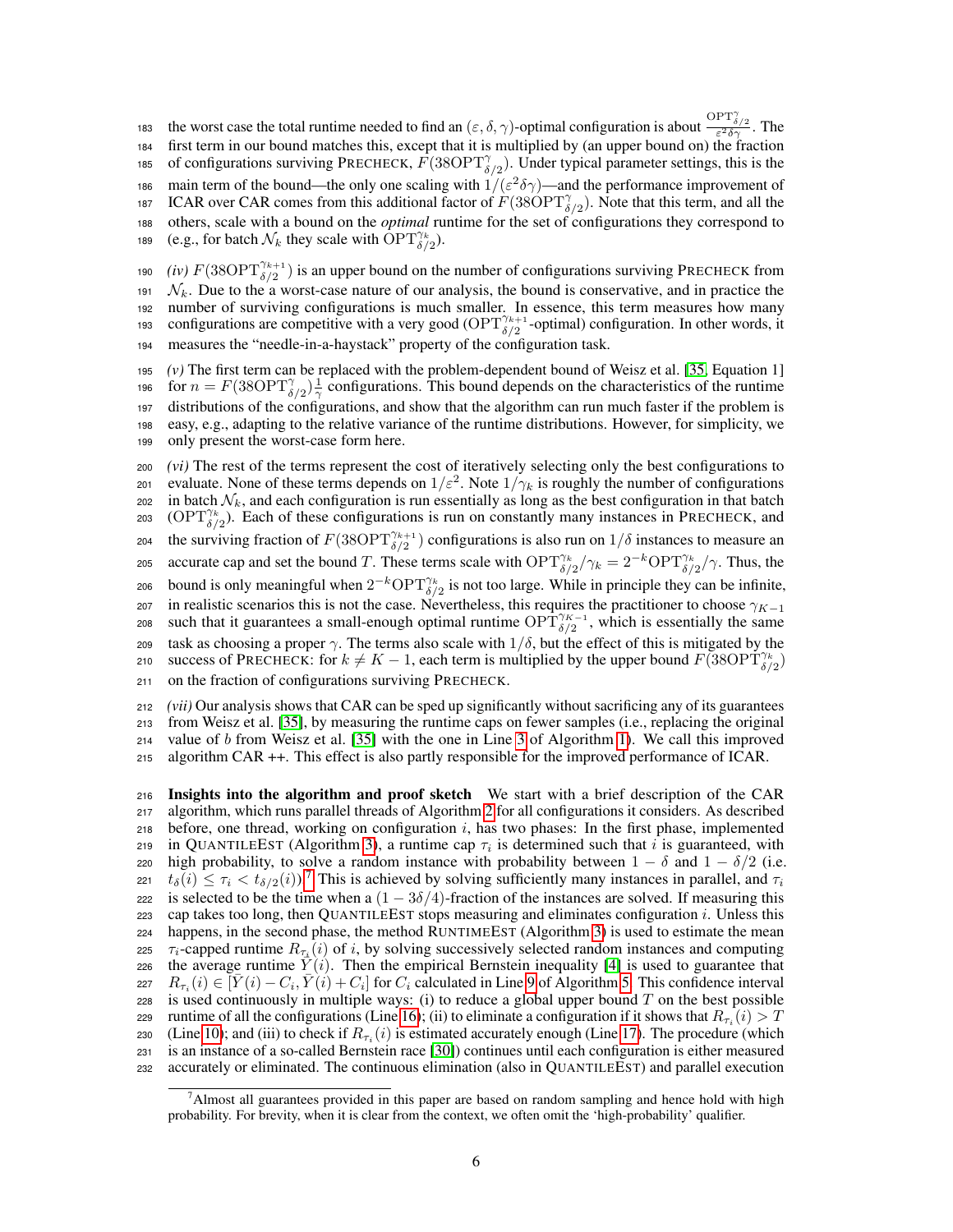guarantees that when the procedure stops, every configuration is run for at most  $\tilde{\mathcal{O}}(\text{OPT}/(\varepsilon^2 \delta))$ 234 time, and eventually an (ε, δ)-optimal configuration is found, where OPT is the minimum mean

235  $\delta/2$ -quantile capped runtime of the configurations.

 As explained before, ICAR (Algorithm [1\)](#page-4-0) starts to examine new configurations in batches. For 237 any batch  $\mathcal{N}_k$ , first each configuration is quickly tested to see if it can be excluded from the set of potentially optimal configurations. This is done by the PRECHECK function, given in Algorithm [4.](#page-4-0) PRECHECK is very similar to CAR, but works with constant accuracy and quantile parameters 240 instead of  $ε$  and  $δ$ , ensuring that it runs quickly, in time independent of these parameters. Also, 241 the conditions to reject configurations are slightly different. For a configuration i, PRECHECK first 242 estimates a cap  $\tau'$  that guarantees solving random instances with constant probability  $p_i \in [0.1, 0.35]$ ; 243 then the mean  $\tau'$ -capped runtime is estimated roughly up to a constant multiplicative error. Since 244  $\delta/2 \leq 0.1$  (the lower bound on  $p_i$ ), PRECHECK can compute multiplicative lower bounds on the 245 runtime  $R_{\delta/2}(i)$ . These are then used to set the rejection conditions such that at least one of the 246 best configurations from this batch i with  $R_{\delta/2}(i) \leq T$  is not rejected. Combining with the fact 247 that  $\bigcup_{j=k}^{K-1} \mathcal{N}_j$  contains a top- $\gamma_k$  configuration, such a configuration survives PRECHECK and the 248 corresponding CAPSANDRUNS-thread in ICAR (Algorithm [1\)](#page-4-0) ensures that  $T$  is set to at most 249  $2\text{OPT}_{\delta/2}^{\gamma_k}$  in Line [11](#page-4-0) of Algorithm [1,](#page-4-0) that is, T is continuously refined as new batches are evaluated. The number of configurations surviving PRECHECK can be bounded by looking at mean runtimes 251 capped at the 0.35-quantile (upper bound on  $p_i$ ). Together with the setting of T, this implies that 252 at most a  $\tilde{\mathcal{O}}(F(38\text{OPT}_{\delta/2}^{\gamma_{k+1}})$  fraction of the  $|\mathcal{N}_k| = \tilde{\mathcal{O}}(1/\gamma_k)$  configurations survive PRECHECK. Considering that the number of runs carried out for each configuration is constant in PRECHECK, 254  $\tilde{\mathcal{O}}(1/\delta)$  in the loop of Algorithm [1,](#page-4-0) and  $\tilde{\mathcal{O}}(1/(\varepsilon^2 \delta))$  in the last full CAR procedure, since the average 255 runtime per configuration for  $\mathcal{N}_k$  is  $\text{OPT}^{\gamma_k}_{\delta/2}$  (by the analysis of CAR), the runtime bound of the 256 theorem follows. Correctness (i.e., the fact that the procedure finds an  $(\varepsilon, \delta, \gamma)$ -optimal configuration) follows from that of CAR and because PRECHECK retains good configurations, as just shown.

#### <span id="page-6-0"></span>4 Experiments

 The basic setup and main results of our experimental analysis of ICAR are given below, while details are presented in Appendix [C,](#page-17-0) along with a synthetic experiment examining ICAR's speedup as good configurations become increasingly rare. We compared against the best available configurators that come with theoretical guarantees. We used the improved version of CAR (CAR++), derived in this paper, which uses a smaller b-value than the original version, thanks to our improved analysis (see Section [3](#page-2-0) and Appendix [A](#page-11-0) for details). Including CAR++ in the experiments allowed us to separately examine the effects of two improvements we introduced: (i) the smaller number of samples b needed in CAR, and (ii) the main conceptual innovation of this paper, the impatient discarding of configurations using PRECHECK. We attempted to compare against SPC [\[24\]](#page-9-6) as well. However, in the experiments presented in Table [1,](#page-7-0) although SPC identified good configurations, it usually was 269 not able to provide the required guarantees on  $\varepsilon$  and  $\delta$  even after running for twice as long as the slowest alternative considered (CAR): SPC did not provide guarantees for 7 out of the 9 scenarios while also being the slowest in the other two cases (1.56 and 1.91 times slower than CAR). Therefore, we decided not to include SPC in our further comparisons.

 Datasets. We looked at two datasets from MIP and one from SAT. We considered true runtime [d](http://fmv.jku.at/cnfuzzdd)ata from the minisat SAT solver on instances generated by CNFuzzDD ([http://fmv.jku.at/](http://fmv.jku.at/cnfuzzdd) [cnfuzzdd](http://fmv.jku.at/cnfuzzdd)), which was examined in past work [\[34,](#page-10-0) [35,](#page-10-1) [24\]](#page-9-6). For the MIP scenarios, we looked at the CPLEX integer program solver on combinatorial auction instances (Regions200 [\[26\]](#page-9-11)) and problems from wildlife conservation (RCW [\[1\]](#page-8-9)). To generate sufficient MIP runtime data, following Hutter et al. [\[22\]](#page-9-12), we used an *Empirical Performance Model (EPM)*—a random forest model trained on existing runtime data—to predict the runtime of new configurations on new instances. EPMs can do surprisingly well at predicting individual runtimes, particularly on the MIP datasets we consider. More importantly for our purposes, Eggensperger et al. [\[12\]](#page-8-10) showed that such EPMs are effective surrogates for algorithm configuration, capturing key properties of runtime distributions such as the relative quality of configurations. We note that similar surrogates have also been used to guide search procedures [\[19,](#page-9-7) [9,](#page-8-11) [33,](#page-10-2) [37\]](#page-10-3), to build algorithm portfolios [\[31,](#page-9-13) [36\]](#page-10-4), to impute missing data [\[10\]](#page-8-12), and to optimize hyperparameters from limited observations [\[32\]](#page-9-14).

286 **Main Results.** Table [1](#page-7-0) shows the total CPU time needed to find a  $(0.05, 0.1, \gamma)$ -optimal configura-287 tion on each dataset with the same total failure probability (0.05) and with different values of  $\gamma$ . The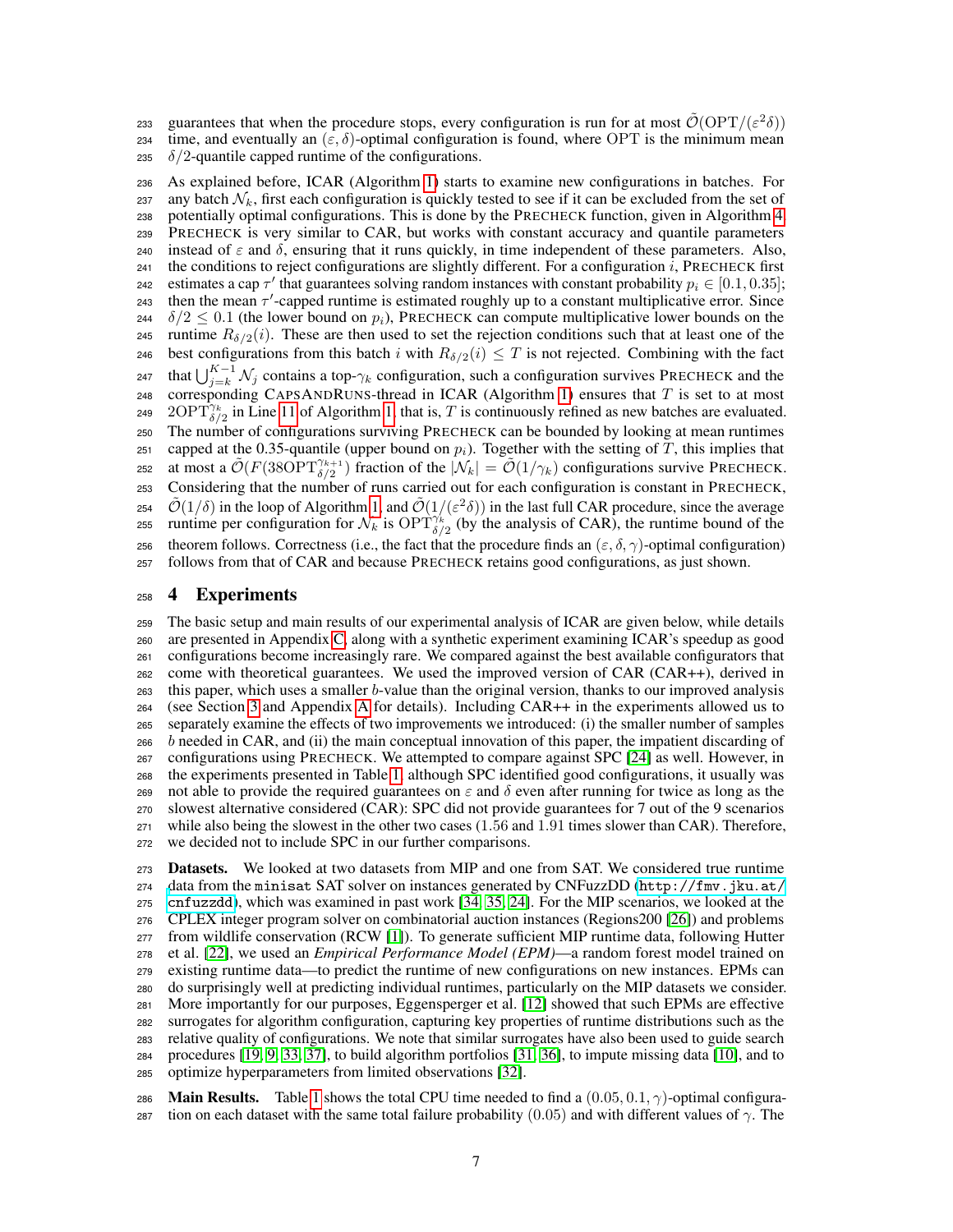<span id="page-7-0"></span>

|                            |                                      | <b>Total CPU Time (davs)</b>           |                                        |                                         |                    | Number of Conf. Before/After PRECHECK |                       | $R^o$<br>of returned conf. (secs)          |                                        |                                         |  |
|----------------------------|--------------------------------------|----------------------------------------|----------------------------------------|-----------------------------------------|--------------------|---------------------------------------|-----------------------|--------------------------------------------|----------------------------------------|-----------------------------------------|--|
|                            |                                      | $\gamma = 0.05$                        | $\gamma = 0.02$                        | $\gamma = 0.01$                         | $\gamma = 0.05$    | $\gamma = 0.02$                       | $\gamma = 0.01$       | $\gamma = 0.05$                            | $\gamma = 0.02$                        | $\gamma=0.01$                           |  |
| Minisat<br><b>CNFuzzDD</b> | <b>ICAR</b><br>$CAR++$<br><b>CAR</b> | 101(13)<br>92(5)<br>158 (18)           | 243(15)<br>224 (16)<br>368(7)          | 467(25)<br>452 (18)<br>771 (22)         | 134/74<br>97<br>97 | 351/197<br>245<br>245                 | 724/395<br>492<br>492 | 5.0(0.1)<br>5.2(0.1)<br>5.2(0.1)           | 4.9(0.1)<br>4.9(0.1)<br>4.9(0.1)       | 4.9(0.1)<br>4.9(0.1)<br>4.9(0.1)        |  |
| <b>CPLEX</b><br>Regions200 | <b>ICAR</b><br>$CAR++$<br>CAR        | 164(91)<br>229(20)<br>524 (53)         | 275 (101)<br>567 (28)<br>1295 (64)     | 420 (103)<br>1098 (88)<br>2549 (199)    | 134/10<br>97<br>97 | 351/15<br>245<br>245                  | 724/26<br>492<br>492  | 34.8(4.3)<br>35.3(4.3)<br>35.3(4.5)        | 29.8(2.2)<br>32.0(2.2)<br>31.9(1.6)    | 28.5(1.8)<br>29.8(1.8)<br>29.8(2.2)     |  |
| <b>CPLEX</b><br><b>RCW</b> | <b>ICAR</b><br>$CAR++$<br>CAR        | 1284 (391)<br>1728 (375)<br>3306 (502) | 2030 (302)<br>3644 (185)<br>7591 (192) | 4072 (239)<br>7526 (131)<br>15658 (258) | 134/18<br>97<br>97 | 351/44<br>245<br>245                  | 724/97<br>492<br>492  | 156.1 (11.9)<br>162.1(11.9)<br>160.1(13.3) | 146.5(4.1)<br>149.1(4.1)<br>149.1(4.7) | 143.3(4.9)<br>143.3(4.9)<br>143.3 (4.9) |  |

Table 1: Total CPU time in days to find a  $(0.05, 0.1, \gamma)$ -optimal configuration, the number of configurations before and after PRECHECK, and the quality of the returned configurations, as measured by  $\delta$ -capped mean runtime with  $\delta = 0.1$ . For CAR and CAR++, the number of configurations sampled is reported. Error terms (in parentheses) are standard deviations over five runs.

<span id="page-7-1"></span>

Figure 1: CPU time spent on each configuration while searching for a  $(0.05, 0.1, 0.05)$ -optimal one (note the log scale on the y-axis). CAR and CAR++ allocated a significant amount of time to evaluating bad configurations, while ICAR discarded many of these with near minimal work via its PRECHECK routine. The large spikes in the ICAR curve are those configurations that fail to be rejected by the first call to PRECHECK. Smaller spikes are configurations that were also rejected by PRECHECK, but the decision took more time (e.g., T was larger in PRECHECK or the configuration was rejected in the second phase of PRECHECK).

288 parameters were not specifically chosen; results for varying  $\varepsilon$  and  $\delta$  are reported in Appendix [C.](#page-17-0) ICAR consistently outperformed CAR in all cases; ICAR outperformed CAR++ on the MIP datasets and was competitive on the SAT one. The performance improvement was largest when the PRECHECK mechanism managed to discard the most configurations; the MIP datasets have relatively more weak configurations, enabling PRECHECK to filter out more configurations quickly (see Fig. [2](#page-17-1) in the 293 Appendix for the distribution of configuration means). When  $\gamma$  is relatively small, ICAR was more likely to sample a really good configuration, making it easier to discard weak ones. In this case its runtime was as little as half that of CAR++, a significant improvement. Despite taking less total CPU time, ICAR actually sampled *more* configurations than CAR did. To understand this phenomenon better, Fig. [1](#page-7-1) shows the time spent running each configuration. For all datasets the plots nearly overlap for the very best few configurations, indicating that ICAR treated these good configurations in much the same way as CAR or CAR++. However, the effect of the PRECHECK mechanism is clear, as ICAR ran many bad configurations for near-zero time, discarding them quickly. In cases where a bad configuration made it past PRECHECK (largest spikes in the blue curve), ICAR ran it for an as amount of time similar to CAR++. Finally, the empirical mean δ-capped runtime ( $R^{\delta}$ ) of the returned configuration is reported in Table [1.](#page-7-0) All configurators returned solutions with similar quality, but thanks to its ability to examine more configurations, ICAR often did slightly better.

#### <sup>305</sup> 5 Conclusions

 This paper presented a novel algorithm configuration method, ICAR, that selects configurations from an infinite pool with optimal theoretical guarantees up to logarithmic factors under mild conditions. While earlier theoretically grounded methods thoroughly test all configurations, ICAR— like successful heuristic approaches—quickly discards less promising ones. As a result, ICAR achieves significant speedups, particularly in needle-in-a-haystack scenarios. It thus constitutes an important step towards closing the gap between theoretical and heuristic procedures.

 A key limitation is that our work focuses simply on evaluating randomly sampled configurations. We do note that state-of-the-art heuristic methods also evaluate many random configurations to avoid getting stuck in local optima, so analyzing such procedures is of obvious practical importance. Furthermore, ICAR can be understood as a way of weighing different candidate configurations against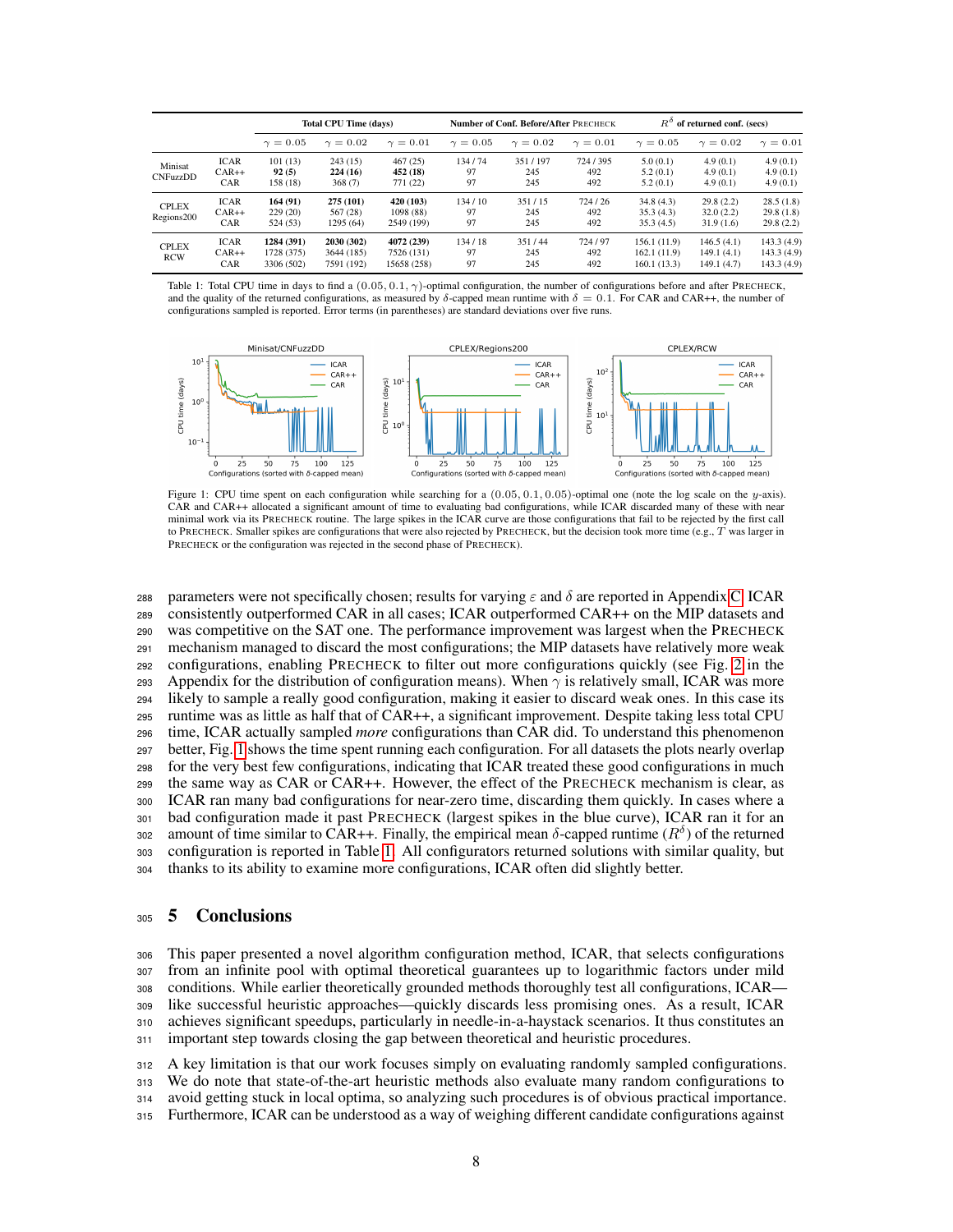each other, which could be proposed by model- or gradient-based methods as well as by random sampling (see, e.g., an argument to this effect in [\[23,](#page-9-5) Theorem 7.1]).

#### Broader Impact

 We expect that our theorems will guide the design of future algorithm configuration procedures. We note that speeding up computationally expensive algorithms saves time, money, and electricity, arguably reducing carbon emissions and yielding social benefit. The algorithms we study can be be applied to a limitless range of problems and so could yield both positive and negative impacts; however, we do not foresee our work particularly amplifying such impacts beyond the computational speedups already discussed.

#### References

- <span id="page-8-9"></span> [1] Ahmadizadeh, K., Dilkina, B., Gomes, C. P., and Sabharwal, A. An empirical study of optimization for maximizing diffusion in networks. In *International Conference on Principles and Practice of Constraint Programming*, pp. 514–521. Springer, 2010. [http://www.cs.](http://www.cs.cornell.edu/~kiyan/rcw/generator.htm) [cornell.edu/~kiyan/rcw/generator.htm](http://www.cs.cornell.edu/~kiyan/rcw/generator.htm).
- <span id="page-8-0"></span> [2] Ansótegui, C., Sellmann, M., and Tierney, K. A gender-based genetic algorithm for automatic configuration of algorithms. In *Principles and Practice of Constraint Programming (CP)*, pp. 142–157, 2009.
- <span id="page-8-1"></span> [3] Ansótegui, C., Malitsky, Y., Sellmann, M., and Tierney, K. Model-based genetic algorithms for algorithm configuration. In *International Joint Conference on Artificial Intelligence (IJCAI)*, pp. 733–739, 2015.
- <span id="page-8-8"></span> [4] Audibert, J.-Y., Munos, R., and Szepesvári, C. Tuning bandit algorithms in stochastic environ-ments. In *ALT*, volume 4754, pp. 150–165. Springer, 2007.
- <span id="page-8-7"></span> [5] Audibert, J.-Y., Munos, R., and Szepesvári, C. Exploration-exploitation tradeoff using variance estimates in multi-armed bandits. *Theoretical Computer Science*, 410(19):1876–1902, 2009.
- <span id="page-8-4"></span> [6] Balcan, M.-F., Nagarajan, V., Vitercik, E., and White, C. Learning-theoretic foundations of algorithm configuration for combinatorial partitioning problems. In *Conference on Learning Theory*, pp. 213–274, 2017.
- <span id="page-8-5"></span> [7] Balcan, M.-F., Dick, T., Sandholm, T., and Vitercik, E. Learning to branch. *International Conference on Machine Learning*, 2018.
- <span id="page-8-6"></span> [8] Balcan, M.-F., DeBlasio, D., Dick, T., Kingsford, C., Sandholm, T., and Vitercik, E. How much data is sufficient to learn high-performing algorithms? *arXiv preprint arXiv:1908.02894*, 2019.
- <span id="page-8-11"></span> [9] Bardenet, R., Brendel, M., Kégl, B., and Sebag, M. Collaborative hyperparameter tuning. In *International conference on machine learning*, pp. 199–207, 2013.
- <span id="page-8-12"></span> [10] Biedenkapp, A., Marben, J., Lindauer, M., and Hutter, F. Cave: Configuration assessment, visu- alization and evaluation. In *International Conference on Learning and Intelligent Optimization*, pp. 115–130. Springer, 2018.
- <span id="page-8-2"></span> [11] Birattari, M., Stützle, T., Paquete, L., and Varrentrapp, K. A racing algorithm for configuring metaheuristics. In *Genetic and Evolutionary Computation Conference (GECCO)*, pp. 11–18, 2002.
- <span id="page-8-10"></span> [12] Eggensperger, K., Lindauer, M., Hoos, H. H., Hutter, F., and Leyton-Brown, K. Efficient benchmarking of algorithm configurators via model-based surrogates. *Machine Learning*, 107 (1):15–41, 2018.
- <span id="page-8-3"></span> [13] Gupta, R. and Roughgarden, T. A PAC approach to application-specific algorithm selection. *SIAM Journal on Computing*, 46(3):992–1017, 2017.
- <span id="page-8-13"></span>[14] Hoos, H. H. *Stochastic local search-methods, models, applications*. IOS Press, 1998.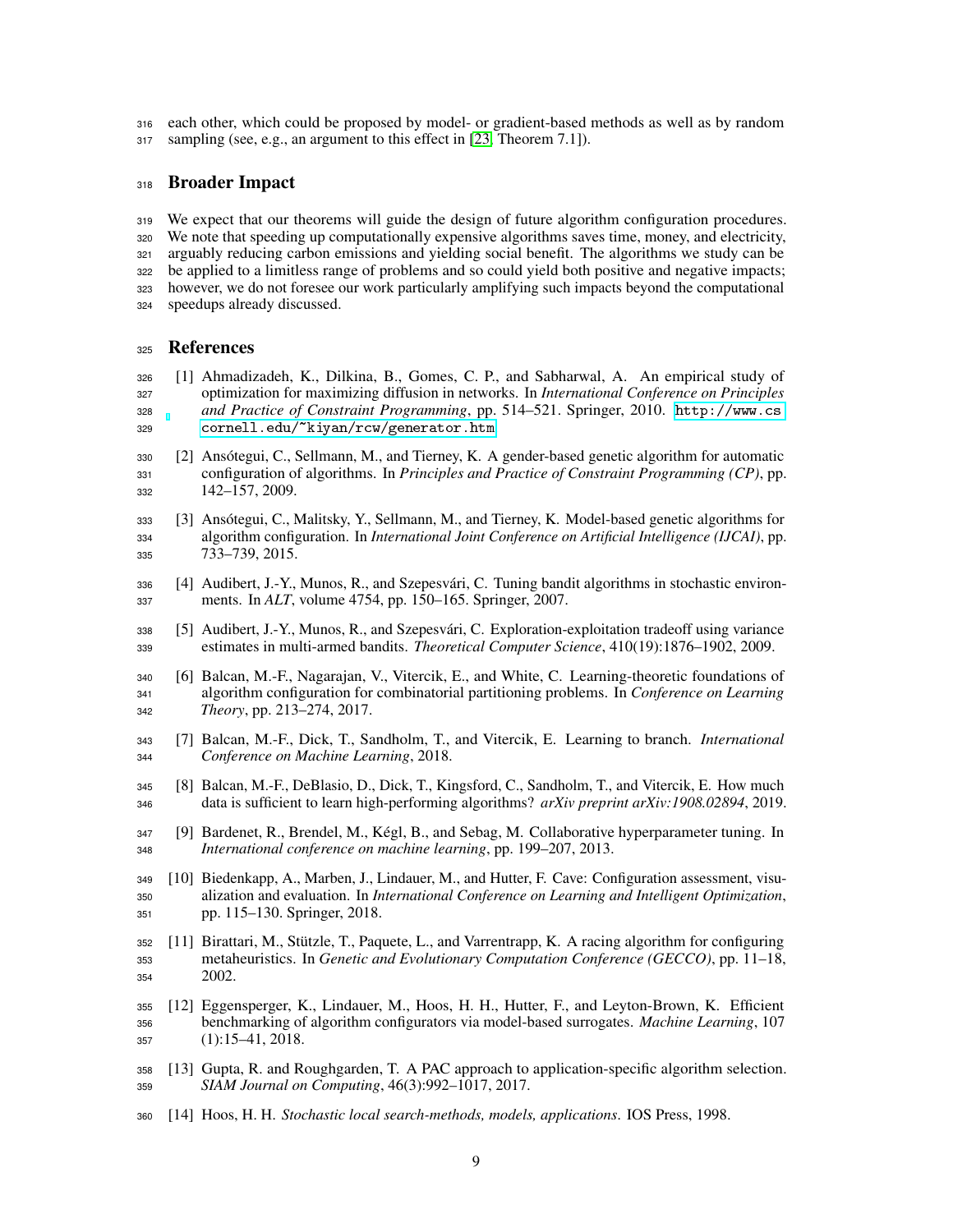- <span id="page-9-16"></span> [15] Hoos, H. H. A mixture-model for the behaviour of SLS algorithms for SAT. In *AAAI/IAAI*, pp. 661–667, 2002.
- <span id="page-9-15"></span> [16] Hoos, H. H. and Stützle, T. Towards a characterisation of the behaviour of stochastic local search algorithms for SAT. *Artificial Intelligence*, 112(1-2):213–232, 1999.
- <span id="page-9-0"></span> [17] Hutter, F., Hoos, H., and Stützle, T. Automatic algorithm configuration based on local search. In *AAAI Conference on Artificial Intelligence*, pp. 1152–1157, 2007.
- <span id="page-9-1"></span> [18] Hutter, F., Hoos, H., Leyton-Brown, K., and Stützle, T. ParamILS: An automatic algorithm configuration framework. *Journal of Artificial Intelligence Research*, 36:267–306, 2009.
- <span id="page-9-7"></span> [19] Hutter, F., H. Hoos, H., and Leyton-Brown, K. Sequential model-based optimization for general algorithm configuration. In *International Conference on Learning and Intelligent Optimization*, pp. 507–523. Springer, 2011.
- <span id="page-9-3"></span> [20] Hutter, F., Hoos, H., and Leyton-Brown, K. Bayesian optimization with censored response data. In *NIPS workshop on Bayesian Optimization, Sequential Experimental Design, and Bandits (BayesOpt'11)*, 2011.
- <span id="page-9-4"></span> [21] Hutter, F., Hoos, H., and Leyton-Brown, K. Sequential model-based optimization for general algorithm configuration. In *Conference on Learning and Intelligent Optimization (LION)*, pp. 507–523, 2011.
- <span id="page-9-12"></span> [22] Hutter, F., Xu, L., Hoos, H., and Leyton-Brown, K. Algorithm runtime prediction: Methods and evaluation. *AIJ*, 206:79–111, 2014.
- <span id="page-9-5"></span> [23] Kleinberg, R., Leyton-Brown, K., and Lucier, B. Efficiency through procrastination: Ap- proximately optimal algorithm configuration with runtime guarantees. In *Proceedings of the International Joint Conference on Artificial Intelligence (IJCAI)*, 2017.
- <span id="page-9-6"></span> [24] Kleinberg, R., Leyton-Brown, K., Lucier, B., and Graham, D. Procrastinating with confidence: Near-optimal, anytime, adaptive algorithm configuration. *Conference on Neural Information Processing Systems (NeurIPS)*, 2019.
- <span id="page-9-17"></span> [25] Kroc, L., Sabharwal, A., and Selman, B. An empirical study of optimal noise and runtime distributions in local search. In *International Conference on Theory and Applications of Satisfiability Testing*, pp. 346–351. Springer, 2010.
- <span id="page-9-11"></span> [26] Leyton-Brown, K., Pearson, M., and Shoham, Y. Towards a universal test suite for combinatorial auction algorithms. In *Proceedings of the 2nd ACM conference on Electronic commerce*, pp. 66–76, 2000. <https://www.cs.ubc.ca/~kevinlb/CATS>.
- <span id="page-9-9"></span> [27] Li, L., Jamieson, K. G., DeSalvo, G., Rostamizadeh, A., and Talwalkar, A. Hyperband: A novel bandit-based approach to hyperparameter optimization. *J. Mach. Learn. Res.*, 18:185:1–185:52, 2017.
- <span id="page-9-2"></span> [28] López-Ibáñez, M., Dubois-Lacoste, J., Stützle, T., and Birattari, M. The irace package, iterated race for automatic algorithm configuration. Technical report, IRIDIA, Université Libre de Brux-elles, 2011. <http://iridia.ulb.ac.be/IridiaTrSeries/IridiaTr2011-004.pdf>.
- <span id="page-9-8"></span> [29] Maclaurin, D., Duvenaud, D., and Adams, R. P. Gradient-based hyperparameter optimization through reversible learning. In *International Conference on Machine Learning*, pp. 2113–2122, 2015.
- <span id="page-9-10"></span> [30] Mnih, V., Szepesvári, C., and Audibert, J.-Y. Empirical Bernstein stopping. In *Proceedings of the 25th international conference on Machine learning*, pp. 672–679. ACM, 2008.
- <span id="page-9-13"></span> [31] Nudelman, E., Leyton-Brown, K., Andrew, G., Gomes, C., McFadden, J., Selman, B., and Shoham, Y. Satzilla 0.9. Solver description, International SAT Competition, 2003.
- <span id="page-9-14"></span> [32] Probst, P., Bischl, B., and Boulesteix, A.-L. Tunability: Importance of hyperparameters of machine learning algorithms. *arXiv preprint arXiv:1802.09596*, 2018.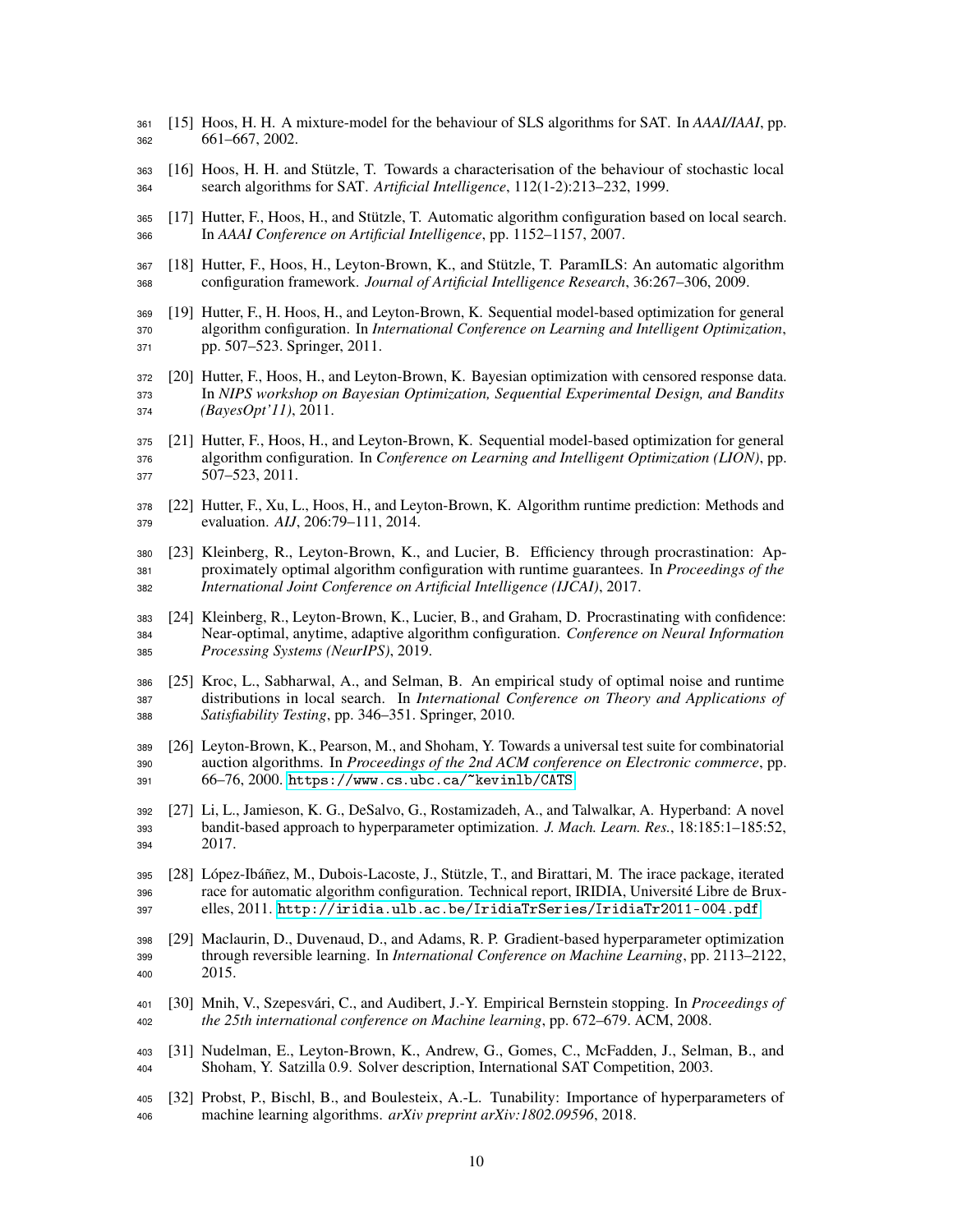- <span id="page-10-2"></span> [33] Swersky, K., Snoek, J., and Adams, R. P. Multi-task Bayesian optimization. In *Advances in neural information processing systems*, pp. 2004–2012, 2013.
- <span id="page-10-0"></span> [34] Weisz, G., György, A., and Szepesvári, C. LeapsAndBounds: A method for approximately optimal algorithm configuration. In *Proceedings of the International Conference on Machine Learning (ICML)*, 2018.
- <span id="page-10-1"></span> [35] Weisz, G., György, A., and Szepesvári, C. CapsAndRuns: An improved method for approxi- mately optimal algorithm configuration. In *International Conference on Machine Learning*, pp. 6707–6715, 2019.
- <span id="page-10-4"></span> [36] Xu, L., Hutter, F., Hoos, H. H., and Leyton-Brown, K. SATzilla: Portfolio-based algorithm selection for SAT. *Journal of Artificial Intelligence Research (JAIR)*, 32:565–606, 2008.
- <span id="page-10-3"></span> [37] Yogatama, D. and Mann, G. Efficient transfer learning method for automatic hyperparameter tuning. In *Artificial intelligence and statistics*, pp. 1077–1085, 2014.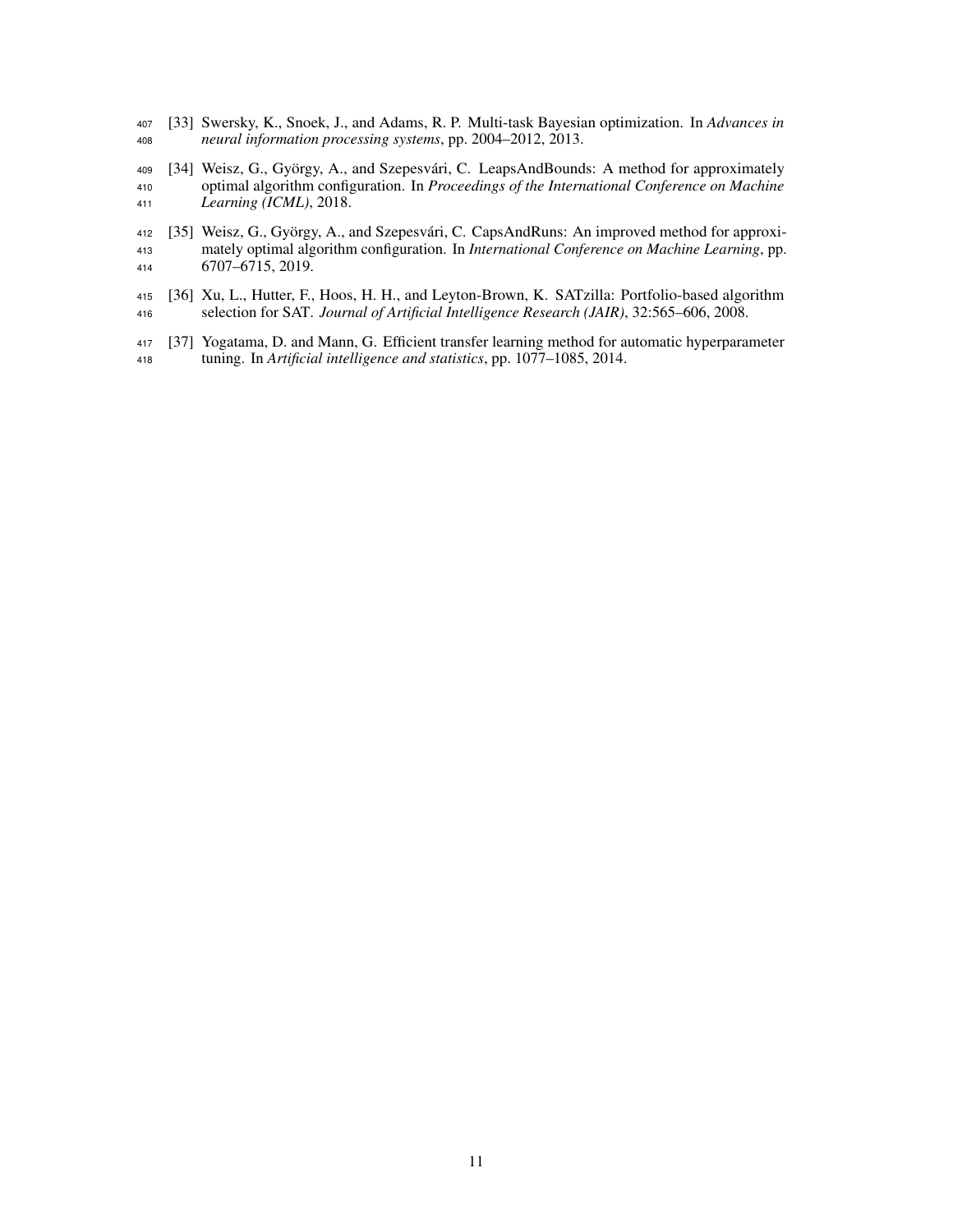#### <span id="page-11-0"></span><sup>419</sup> A Proof of Theorem [1](#page-3-3)

 The first step of the proof improves the analysis of CAPSANDRUNS given in [\[35\]](#page-10-1). In [\[35\]](#page-10-1), the 421 value of b was  $\left[\frac{48}{\delta}\log\left(\frac{3n}{\zeta}\right)\right]$ , which we replace here with  $\left[\frac{26}{\delta}\log\left(\frac{2n}{\zeta}\right)\right]$ . This value is used in 422 the original analysis of CAPSANDRUNS twice, in Lemma 2 and Lemma 3 of [\[35\]](#page-10-1). The analysis of Lemma 2 still holds with the new value without any change, while we give a new proof for Lemma 3 of [\[35\]](#page-10-1): the difference is that in the new proof we use the Bernstein inequality rather than its empirical version. . The new version of the lemma, Lemma [2,](#page-11-1) is slightly stronger, which means we can replace  $2Tb$  with 1.5Tb in Line [3](#page-4-0) of the sub-routine QUANTILEEST. Note that this change of the value of b itself improves the runtime of CAR, and we call the resulting algorithm CAR++, which will also be examined in the experiment section.

<sup>429</sup> To prove Theorem [1,](#page-3-3) we need to (i) prove the correctness of IMPATIENTCAPSANDRUNS, that is, 430 the  $(\varepsilon, \delta, \gamma)$ -optimality of the configuration returned by the algorithm; and (ii) give a bound on the <sup>431</sup> total runtime. Starting with the correctness, we note that the algorithm proceeds in iterations from 432 K – 1 to 0 in decreasing order, sampling bigger and bigger sets of configurations  $\mathcal{N}_k$ . Each new 433 set  $\mathcal{N}_k$ , together with those configurations sampled before for  $k' > k$ , contains an OPT $\widehat{\gamma}^k_{\delta/2}$ -optimal <sup>434</sup> configuration with high probability (Lemma [4\)](#page-12-0), in other words, a configuration from an exponentially 435 decreasingly small quantile of the best configurations. The size of  $\mathcal{N}_k$ , for all  $k \in [0, K - 1]$  is 436 roughly  $\log(K/\zeta)/\gamma_k$  (Lemma [6\)](#page-12-1). Next, we prove in Lemma [8](#page-12-2) that PRECHECK does not reject a <sup>437</sup> good configuration, and does reject a truly bad configuration. Unlike other parts of the proof, we <sup>438</sup> do not guarantee this to hold with high probability for all configurations, instead we guarantee it to 439 hold with high probability for any one configuration per each iteration  $k$ ; this will be chosen later 440 to be one of the OPT<sup> $\gamma_k$ </sup>-optimal configurations. Then, Lemma [10](#page-14-0) shows that there remains an 441 OPT<sup> $\gamma_k$ </sup><sub> $\delta/2$ </sub>-optimal configuration after each iteration k (Line [11](#page-4-0) of Algorithm [1\)](#page-4-0) that is not rejected <sup>442</sup> by QUANTILEEST or RUNTIMEEST. This is because even if our designated configuration was <sup>443</sup> rejected by PRECHECK, that means that there was an even better configuration, which from the <sup>444</sup> proof of CAPSANDRUNS, by Lemma [9,](#page-13-0) will not be rejected by QUANTILEEST or RUNTIMEEST. <sup>445</sup> Several corollaries follow from this. Corollary [11](#page-14-1) shows that with high probability, the configuration 446 IMPATIENTCAPSANDRUNS returns in the end is  $(\varepsilon, \delta, \gamma)$ -optimal, showing the correctness of the 447 algorithm To prove the runtime bound, we start by showing that in every iteration  $k$ ,  $T$  is set to at 448 most 2OPT $\gamma_k^*$ , after evaluating a configuration for no more than  $4b\Omega\overline{PT}^{\gamma_k}_{\delta/2}$  time (Corollary [12\)](#page-14-2). <sup>449</sup> From this, Corollary [13](#page-14-3) deduces a runtime bound for CAR in each iteration, which depends on <sup>450</sup> the number of configurations surviving PRECHECK. Using the correctness analysis of PRECHECK <sup>451</sup> (Lemma [8\)](#page-12-2), Lemma [14](#page-15-0) gives an upper bound on this number, essentially saying that roughly only 452  $F(38\text{OPT}_{\delta/2}^{\gamma_{k+1}})$  fraction of the  $\mathcal{N}_k$  configurations survive PRECHECK in round k, where  $F(x)$  is <sup>453</sup> roughly the probability of a random configuration sampled from Π having a larger 0.35th quantile-454 capped<sup>[8](#page-11-2)</sup> runtime than x. That is, essentially only those configurations survive which can solve at least <sup>455</sup> 65% of the problem instances reasonably fast.

 This is complemented by Lemma [15,](#page-15-1) which gives a runtime bound for PRECHECK, relying on Lines [13](#page-4-0) and [21](#page-4-0) of PRECHECK (Algorithm [4\)](#page-4-0) stopping lengthy evaluations. To finish the proof, we combine the runtime bounds for all the components of ICAR discussed above. The lemmas above introduce various high-probability events under which their statements hold (by guaranteeing mostly that our bounds on the runtime caps and on the average runtimes hold), and a union bound over them proves 461 that all those events hold simultaneously with probability at least  $1 - 12\zeta$ , proving Theorem [1.](#page-3-3)

<span id="page-11-1"></span>462 Lemma 2 (Improved version of Lemma 3 of [\[35\]](#page-10-1)). Let  $\tau$  be a constant satisfying  $0 \le \tau \le t_{\delta/2}(i)$ , *ass* and let  $Z_{\tau}(i,j)$ ,  $j \in [1,b]$ , be b runtime measurements of configuration  $i$  with timeout  $\tau$ . Let  $\overline{Z}_{\tau}(i)$ **464** be their average and  $R_\tau(i)$  their expectation. Then for  $c > 0$ ,  $\Pr(|\bar{Z}_\tau(i) - R_\tau(i)| \ge cR_\tau(i)) \le$ 465  $2 \exp \left( \frac{b \delta c^2}{4(1+c/3)} \right)$ . In particular, for  $S_i = \{\frac{1}{2}R_{\tau}(i) \leq \bar{Z}_{\tau}(i) \leq 1.5R_{\tau}(i)\}$  and  $b = \left\lceil \frac{26}{\delta} \log \left( \frac{2n}{\zeta} \right) \right\rceil$ , 466 *we have*  $Pr(S_i^c) \leq \frac{\zeta}{n}$  (by substituting  $c = \frac{1}{2}$ ).

<span id="page-11-2"></span><sup>8</sup>This constant 0.35 can be set arbitrarily, and it only affects other constants in the algorithm. It was set to 0.35 so that these constant do not increase beyond how large they have to be to guarantee other statements with high probability.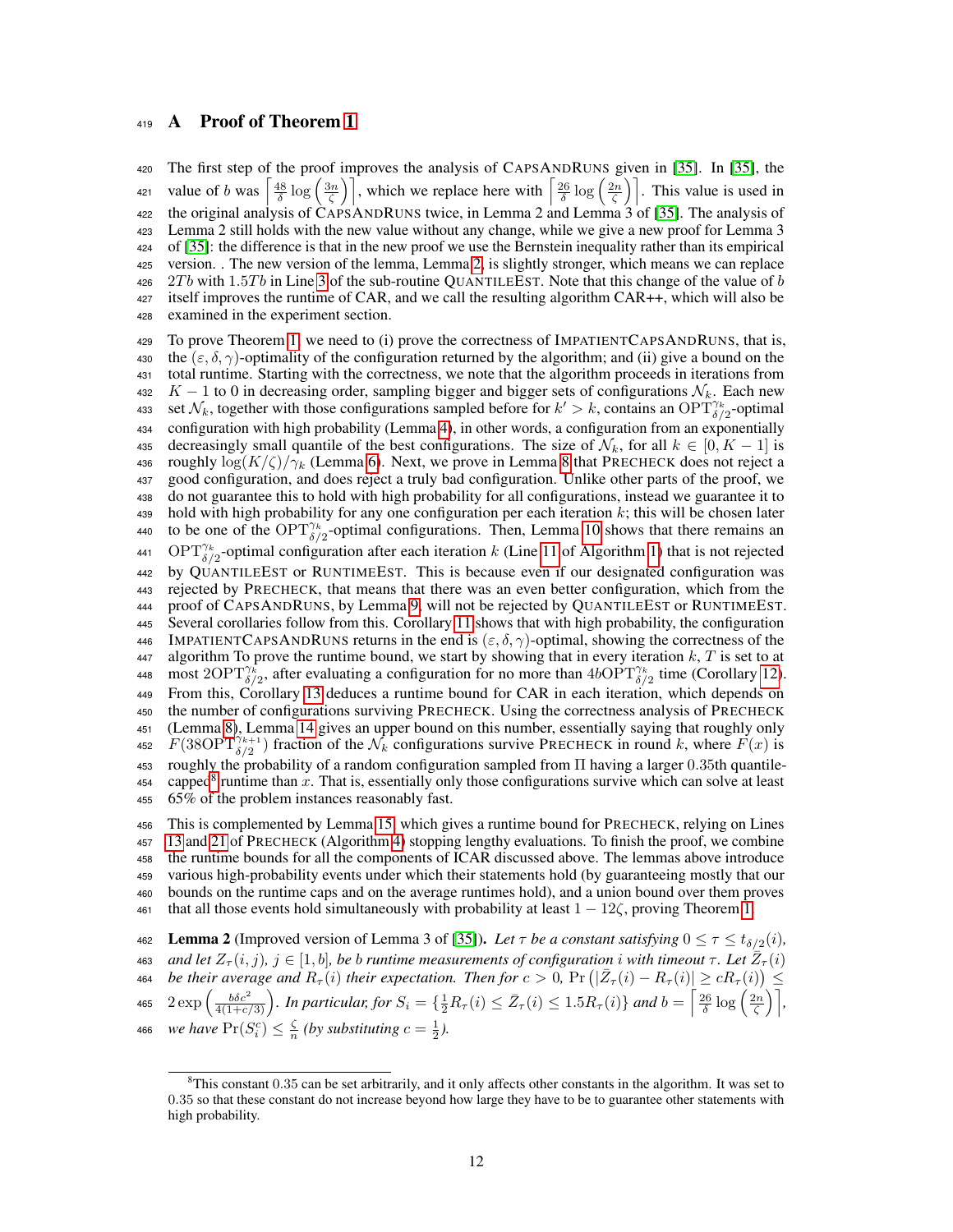- 467 *Proof.* Since  $Z_{\tau}(i, j) \leq \tau$ ,  $\text{Var}(Z_{\tau}(i)) = \text{Var}_{j \sim \Gamma}[Z_{\tau}(i, j)] \leq \mathbb{E}_{j \sim \Gamma} Z_{\tau}^2(i, j) \leq \tau R_{\tau}(i)$ . As at least
- 468  $\delta/2$  fraction of instances run longer than  $\tau$ , we have that  $R_{\tau}(i) \geq \frac{\delta}{2}\tau$ , so  $\text{Var}(Z_{\tau}(i)) \leq \frac{2}{\delta}R_{\tau}^2(i)$ .
- <sup>469</sup> Using the Bernstein inequality,

$$
\Pr\left(|\bar{Z}_{\tau}(i) - R_{\tau}(i)| \ge cR_{\tau}(i)\right) \le 2 \exp\left(-\frac{bc^2 R_{\tau}^2(i)/2}{\frac{1}{3}\tau cR_{\tau}(i) + \text{Var}(Z_{\tau}(i))}\right)
$$
  

$$
\le 2 \exp\left(-\frac{bc^2 R_{\tau}^2(i)/2}{\frac{2}{3\delta}cR_{\tau}^2(i) + \frac{2}{\delta}R_{\tau}^2(i)}\right)
$$
  

$$
= 2 \exp\left(\frac{b\delta c^2}{4(1+c/3)}\right).
$$

 $\Box$ 

470

<span id="page-12-4"></span>**Remark 3.** From Lemma 6 of [\[35\]](#page-10-1), there is an event  $E_1$  (with the notation of [35], this event is E<sup>1</sup> ∩E<sup>2</sup> ∩E3*) with* Pr(E1) ≥ 1−6ζ*, under which all the high-probability statements in the analysis of* CAPSANDRUNS *hold for the algorithm with the constants improved as above. In particular,* E<sup>1</sup> *guarantees that the average runtime estimates of CAR are close to their expectations, and that* 475 QUANTILEEST *measures an accurate cap for each configuration such that*  $t_{\delta}(i) \leq \tau_i \leq t_{\delta/2}(i)$ *.* 

<span id="page-12-0"></span>476 **Lemma 4.** *There is an event*  $E_2$  *with*  $Pr(E_2) \geq 1 - \zeta$  *such that under*  $E_2$ *, for all integers*  $k \in [0, K - 1]$ , there is a configuration  $i \in \bigcup_{j=k}^{K-1} \mathcal{N}_j$  with  $R^{\frac{\delta}{2}}(i) \leq \text{OPT}_{\delta/2}^{\gamma_k}$  after Line [2](#page-4-0) of <sup>478</sup> IMPATIENTCAPSANDRUNS *(Algorithm [1\)](#page-4-0).*

*AT9 Proof.* For any i chosen randomly from the distribution  $\Pi$ ,  $R^{\frac{\delta}{2}}(i) \leq \text{OPT}_{\delta/2}^{\gamma_k}$  with probability 480 at least  $\gamma_k$ . As the configurations are sampled independently, the probability that none of the 481 sampled configurations are optimal for  $\gamma_k$  is at most  $(1 - \gamma_k)|U_{j=k}^{K-1} \mathcal{N}_j| = (1 - \gamma_k)|\frac{\log(\zeta/K)}{\log(1 - \gamma_k)}| \leq$ 482  $\zeta/K$ . Applying the union bound over  $k \in [0, K - 1]$ , with probability at least  $1 - \zeta$ , for all 483  $k \in [0, K-1]$ , there is a configuration i with  $R^{\frac{\delta}{2}}(i) \le \text{OPT}^{\gamma_k}_{\delta/2}$  sampled into  $\bigcup_{j=k}^{K-1} \mathcal{N}_j$  at Line [2](#page-4-0) of <sup>484</sup> IMPATIENTCAPSANDRUNS. П

<span id="page-12-3"></span>**Remark 5.** *Noting that*  $\gamma_0 = \gamma$ *, and*  $\bigcup_{k=0}^{K-1} \mathcal{N}_k = \mathcal{N}$ *, the previous lemma with*  $k = 0$  *states that* 486 *under*  $E_2$ , a configuration i with  $R^{\frac{\delta}{2}}(i) \le \text{OPT}^\gamma_{\delta/2}$  is sampled into N.

<sup>487</sup> In the following we refer to the last part of Algorithm [1](#page-4-0) (Lines [14](#page-4-0) to [18\)](#page-4-0) iteration −1, denote it with 488  $k = -1$ , and accordingly define  $\overline{\mathcal{N}}_{-1} = \overline{\mathcal{N}}$  and  $\mathcal{N}_{-1} = \mathcal{N}$ .

<span id="page-12-1"></span>489 Lemma 6. *After Line* [2](#page-4-0) *of Algorithm [1,](#page-4-0) for all*  $k \in [-1, K - 1]$ ,  $|\mathcal{N}_k| \leq \log(K/\zeta)/\gamma_k + 1$ .

490 *Proof.* Using that for any  $x \in (0,1)$ ,  $x \le -\log(1-x)$ , we have for any  $k \in [-1, K - 1]$  that

$$
|\mathcal{N}_k| \le \left\lceil \frac{\log(\zeta/K)}{\log(1-\gamma_k)} \right\rceil \le \frac{\log(K/\zeta)}{-\log(1-\gamma_k)} + 1 \le \log(K/\zeta)/\gamma_k + 1.
$$

491

492 By [35, Lemma 2], under 
$$
E_1
$$
, and noting that T can only be set by RUNTIMEEST evaluating a configuration after the cap  $\tau$  for that configuration has already been measured by QUANTILEEST:

494 **Lemma 7.** *If a configuration i sets T*, then  $t_{\delta}(i) \leq \tau_i \leq t_{\delta/2}(i)$ .

<span id="page-12-2"></span>495 **Lemma 8.** Suppose  $\delta \leq 0.2$  and assume that we are in the PRECHECK call in iteration  $-1 \leq$ <sup>496</sup> k < K − 1 *of Algorithm [1](#page-4-0) (recall that iteration -1 refers to the last part of the algorithm after*  $497$  *the iteration loop is finished). Let*  $Pr_k$  *denote the conditional probability conditioned on all the random events before the call to* PRECHECK*. Let* i 0 <sup>498</sup> *be the configuration that was last evaluated to set* T *by* RUNTIMEEST *(in an iteration*  $k' > k$ *). For any*  $i \in M$ *, there is an event*  $E_{3,k,i}$  *with*  $\Pr_k(E_{3,k,i}) \geq 1-4\zeta/K$  such that under  $E_1$  and  $E_{3,i},$  (1) if  $R^{\frac{\delta}{2}}(i) \leq R_{\tau_{i'}}(i'),$  i won't be rejected  $b$ <sup>y</sup> PRECHECK*, and* (2) if  $R^{0.35}(i) > 19T$ , then i will be rejected by PRECHECK.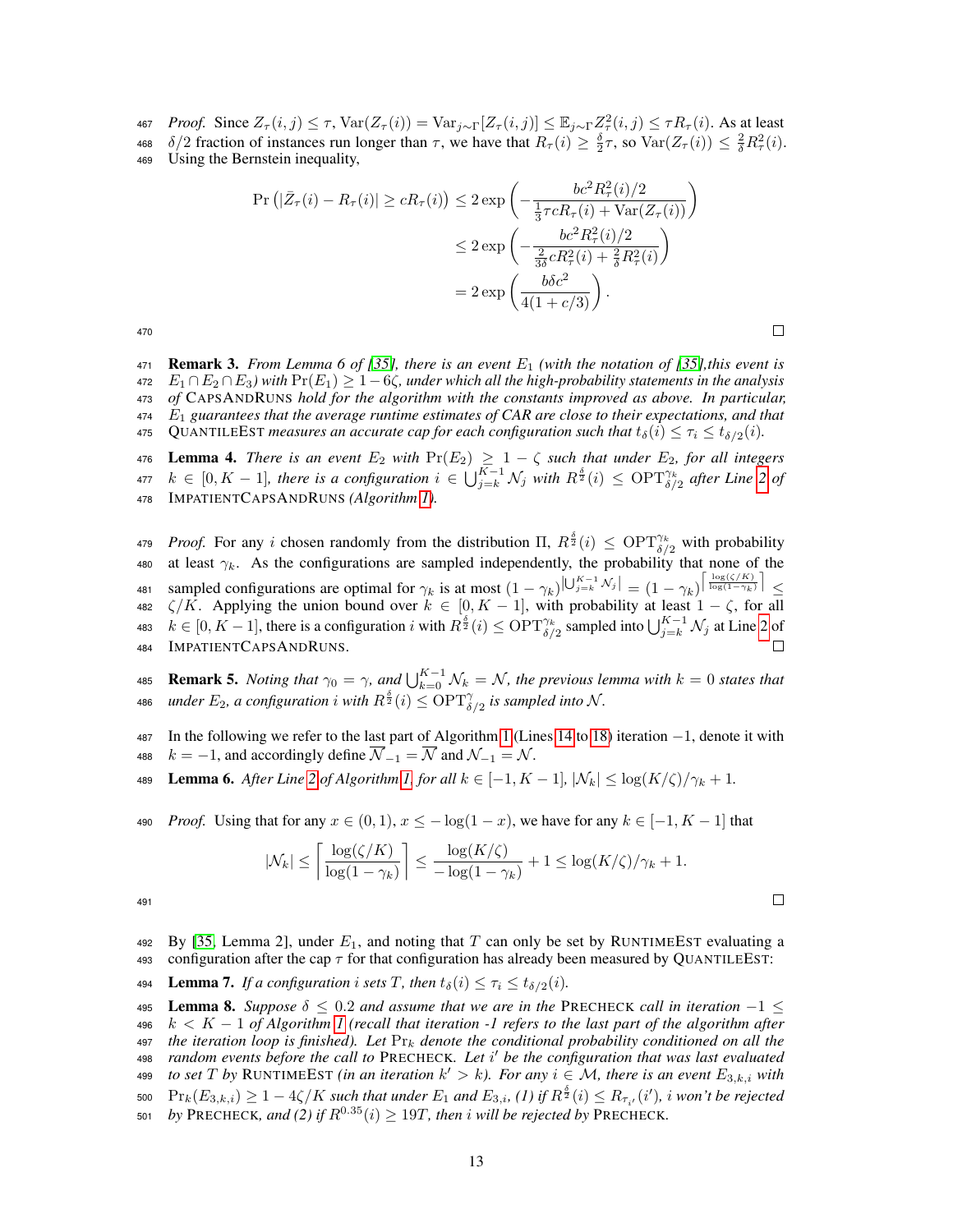502 *Proof.* Consider the evaluation of configuration i in PRECHECK. Let  $I_l$  be the indicator that the  $l^{th}$ 503 instance in Phase I of PRECHECK takes at least  $t_{1/10}(i)$  time to complete (without capping). The  $I_l$ 504 are independent and identically distributed Bernoulli random variables with  $Pr_k(I_l = 1) = 1/10$ . 505 We use the Chernoff bound to get that  $\Pr_k\left(\sum_{l=0}^{b'} I_l > 0.2b'\right) = \Pr_k\left(\sum_{l=0}^{b'} I_l > \frac{1}{10}b'(1+1)\right) \leq$ 506  $\exp\left(-\frac{1}{30}b'\right) \le \zeta/(2K)$ . Let  $E_{3,k,i,1}$  be the event that  $\sum_{l=0}^{b'} I_l \le 0.2b'$ . Similarly, defining 507  $J_l$  to be the indicator that the  $l^{th}$  instance in Phase I of PRECHECK takes at least  $t_{0.35}$  time to 508 complete (without capping), noting that  $Pr_k(J_l = 1) = 0.35$ , the Chernoff bound implies that 509  $\Pr_k\left(\sum_{l=0}^{b'}J_l < 0.2b'\right) = \Pr_k\left(\sum_{l=0}^{b'}J_l > 0.35b'(1-\frac{0.35-0.2}{0.35})\right) \le \zeta/(2K)$ . Let  $E_{3,k,i,2}$  be the 510 event that  $\sum_{l=0}^{b'} J_l \geq 0.2b'$ .

511 So for any configuration  $i \in \mathcal{M}$ , under  $E_{3,k,i,1}$ , the number of samples from the 1/10-tail will be at 512 most  $[0.2b']$ , and under  $E_{3,k,i,2}$ , the number of samples from the 0.35-tail will be at least  $[0.2b']$ , so 513 picking the  $\left[0.8b'\right]^{th}$  finished run and denoting it by  $\tau'$  (in Line [15](#page-4-0) of Algorithm [4\)](#page-4-0) ensures under and  $E_{3,k,i,1}$  and  $E_{3,k,i,2}$  that  $t_{0.35}(i) \le \tau' \le t_{1/10}(i)$ . For  $\delta \le 0.2$  (which we have by assumption), 515 this implies that  $\tau' \le t_{\delta/2}(i)$ .

516 By [\[35,](#page-10-1) Lemma 7], under  $E_1, R_{\tau_{i'}}(i') \leq T$ . Assuming that  $R^{\frac{\delta}{2}}(i) \leq R_{\tau_{i'}}(i')$  for (1), we have 517  $R^{\frac{\delta}{2}}(i) \leq T$ . Then under  $E_{3,k,i,1}$ ,  $R_{\tau'}(i) \leq R^{1/10}(i) \leq T$  (as by assumption  $\delta \leq 0.2$  and 518  $\tau' \leq t_{1/10}(i)$ , so  $R_{\tau'}(i) \leq R^{1/10}(i) \leq R^{\frac{\delta}{2}}(i) \leq R_{\tau_{i'}}(i') \leq T$ ). There are two cases in which we 519 reject configuration i. First, if  $\text{avg}(Y) - C \geq T$ . By the empirical Bernstein bound [\[4\]](#page-8-8), there is an s20 event  $E_{3,k,i,3}$  such that  $\Pr_k(E_{3,k,i,3}) \geq 1 - \zeta/K$ , and under  $E_{3,k,i,3}$ ,  $|\arg(Y) - \mathbb{E}_k[\arg(Y)|\tau']| \leq C$ . 521 As  $\mathbb{E}_k[\text{avg}(Y)|\tau'] = R_{\tau'}(i) \leq T$ , we have that under  $E_1, E_{3,k,i,1}$  and  $E_{3,k,i,3}$ , configuration i in 522 iteration  $k$  will not be rejected in Line [27](#page-4-0) of PRECHECK if (1) holds.

<sup>523</sup> The second type of rejection happens in Line [13](#page-4-0) of PRECHECK when Phase I of PRECHECK runs 524 for at least  $1.9Tb'$  time. For each run l that is performed in Phase I, denote by  $X_l$  the hypothetical ses runtime of that instance if the cap were  $t_{1/10}(i)$ , and by  $Y_l$  the run if the runtime cap were  $t_{0.35}(i)$ . From the above, under  $E_{3,k,i,1} \tau' \leq t_{1/10}(i)$ , and if we had to abort then that means we haven't run  $527$  any instance for  $τ'$  time yet, so by denoting measurements performed so far by Phase I of PRECHECK 528 by  $\bar{X}_l$ , we have  $\bar{X}_l \leq \bar{X}_l$ , so when we abort we have that  $\log(X) \geq 1.9T$ .

529 Applying Lemma [2](#page-11-1) with  $c = 0.9$ ,  $b = b' = \left[32.1 \log \left(\frac{2K}{\zeta}\right)\right]$ ,  $\delta = 0.2$ , and  $\tau = t_{1/10}(i)$ , we get that 530  $|\Pr_k (|\arg(X) - R^{1/10}(i)| \ge 0.9R^{1/10}(i)) \le 2\exp\left(b' \frac{81}{5 \cdot 520}\right) \le \frac{\zeta}{K}$ . Denote by  $E_{3,k,i,4}$  the event that  $\arg(X) \leq 1.9T$ . Then, for (1), under  $E_1$  and  $E_{3,k,i,1}$ , by the above  $R^{1/10}(i) \leq T$ , we have 532  $Pr_k(\text{avg}(X) \ge 1.9T)$  ≤  $Pr_k(\text{avg}(X) - R^{1/10}(i) > 0.9R^{1/10}(i))$  ≤  $\frac{\zeta}{K}$ , so  $Pr_k(E_{3,k,i,4}) \ge 1 - \frac{\zeta}{K}$ , 533 and under  $E_1$  and  $E_{3,k,i,4}$ , this configuration won't be rejected in Line [13](#page-4-0) of PRECHECK if it satisfies  $534$   $(1).$ 

535 For (2), let  $E_{3,k,i,5}$  the event that  $\arg(Y) \ge 0.1R^{0.35}(i)$ . Apply Lemma [2](#page-11-1) with the same param-536 eters except  $\tau = t_{0.35}(i)$ , to get that  $\Pr_k(\text{avg}(Y) \le 0.1R^{0.35}(i)) = \Pr_k(R^{0.35}(i) - \text{avg}(Y) \ge 0.1R^{0.35}(i)$ 537  $0.9R^{0.35}(i)) \leq \Pr_k(|\arg(Y) - R^{0.35}(i)| \geq 0.9R^{0.35}(i)) \leq 2\exp\left(b'\frac{81}{5\cdot 520}\right) \leq \frac{\zeta}{K}$ . For Precheck to not reject a configuration i, it measures a cap  $\tau' \ge t_{0.35}(i)$  (under  $\widetilde{E}_{3,k,i,2}$ ), and so the mea-539 surements  $\bar{Y}_l$  satisfy  $\bar{Y}_l \ge Y_l$ , so we spend  $b^l \arg(\bar{Y}_l) \ge b^l \arg(Y_l) \ge 0.1 R^{0.35}(i)$  time for 540 configuration i under  $E_{3,k,i,5}$ . Thus, with probability at least  $Pr_k(E_{3,k,i,4}^{\vee}) \geq 1 - \zeta/K$ , a con- $\epsilon_{541}$  figuration where  $R^{0.35}(i) \geq 19T$  is rejected in Line [13.](#page-4-0) Taking a union bound and letting 542  $E_{3,k,i} = E_{3,k,i,1} \cap E_{3,k,2} \cap E_{3,k,i,3} \cap E_{3,k,i,4} \cap E_{3,k,i,5}$  (the event that all the high-probability 543 statements above hold for configuration i and iteration k), we have that  $Pr_k(E_{3,k,i}) \geq 1-4\zeta/K$ .  $\Box$ 

<sup>544</sup> From the proof of [\[35,](#page-10-1) Theorem 1] we can extract the following result:

<span id="page-13-0"></span>545 **Lemma 9.** Let  $N$  be the set of configurations CAPSANDRUNS is called with, and  $N'$  the ones among

- $t$ <sup>46</sup> *these that are not rejected in* QUANTILEEST. Let  $i_* = \min_{i \in \mathcal{N}'} R_{\tau_i}(i)$ . Under  $E_1$ ,  $i_*$  is not rejected
- *in* RUNTIMEEST and CAPSANDRUNS *returns a configuration I for which*  $R_{\tau_I}(I) \leq (1+\varepsilon)R_{\tau_{i_*}}(i_*)$ *.*
- 548 To proceed, we instantiate the events  $E_{3,k,i}$  of Lemma [8](#page-12-2) for one of the best configurations i in  $\mathcal{N}_k$ .
- 549 By Lemma [4](#page-12-0) and Remark [5,](#page-12-3) under  $E_2$ , for every iteration k of IMPATIENTCAPSANDRUNS, there
- 550 is a configuration  $\hat{i}_k^* \in \bigcup_{j=k}^{K-1} \mathcal{N}_j$  such that  $R^{\frac{\delta}{2}}(\hat{i}_k^*) \le \text{OPT}_{\delta/2}^{\gamma_k}$ . Furthermore, this guarantees that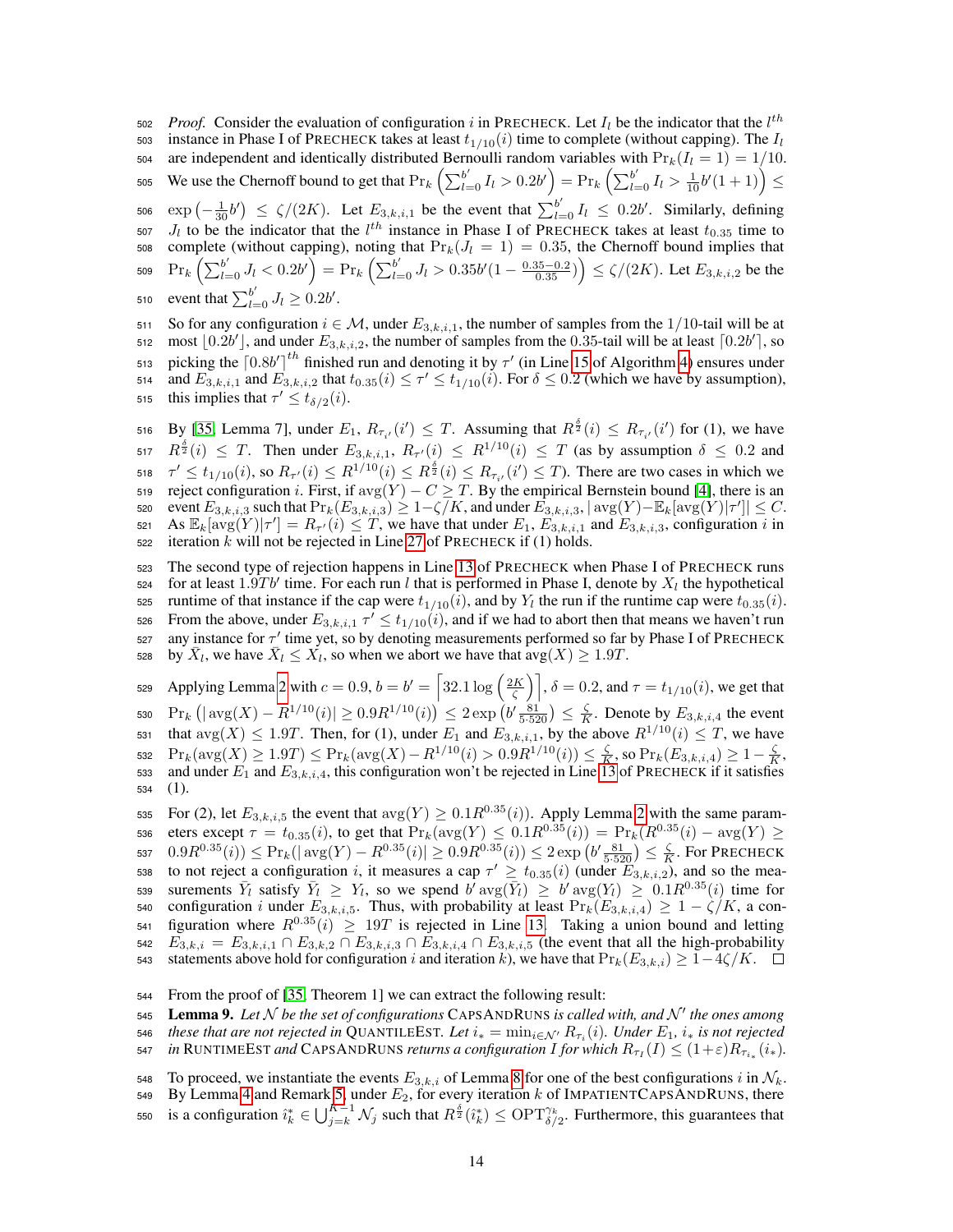551  $\hat{i}_0^* \in \mathcal{N}$  satisfies  $R^{\frac{\delta}{2}}(\hat{i}_0^*) \le \text{OPT}^{\gamma}_{\delta/2}$ , which also implies, through the first part of Lemma [9,](#page-13-0) that 552 under  $E_1$ , there is a configuration  $\hat{i}_{-1}^*$  satisfying  $R^{\frac{\delta}{2}}(\hat{i}_{-1}^*) \le \text{OPT}^\gamma_{\delta/2}$ . Now we define the following 553 event  $E_4 \subset E_1 \cap E_2$  as  $E_4 = \cap_{k=-1}^{K-2} E_{3,k,\hat{i}_k^*} \cap E_1 \cap E_2$ .

<span id="page-14-0"></span>**Lemma 10.** *Under*  $E_4$ , for all integer  $0 \le k \le K - 1$ , there is a configuration  $i_k^*$  remaining in

555  $\bigcup_{j=k}^{K-1} \overline{N}_j$  at the end of the k<sup>th</sup> iteration (after Line [11](#page-4-0) in Algorithm [1\)](#page-4-0), that is not rejected by

556 QUANTILEEST *or* RUNTIMEEST, for which  $R_{\tau_{i_k^*}}(i_k^*) \le \text{OPT}_{\delta/2}^{\gamma_k}$ . Similarly, there is a configuration

- <sup>557</sup> i<sup>∗</sup> *remaining in* N *at the end of the final* CAPSANDRUNS *call (after Line [17](#page-4-0) in Algorithm [1\)](#page-4-0), for* 558 *which*  $R_{\tau_{i_*}}(i_*) \leq \text{OPT}^{\gamma}_{\delta/2}$ .
- 559 *Proof.* Suppose  $E_4$  holds (this also means that  $E_1$  and  $E_2$  hold). Let i' denote the configuration that 560 last set  $T$ .
- 561 For  $k = K 1$  there is no PRECHECK as  $T = \infty$ , in other words nothing is rejected by PRECHECK.

562 For iterations  $0 \le k \le K - 2$ , and for the final CAPSANDRUNS call, either  $R^{\frac{\delta}{2}}(\hat{i}_k^*) \le R_{\tau_{i'}}(i')$ , in

563 which case by Lemma [8,](#page-12-2) under  $E_1$  and  $E_{3,k,\hat{i}_k^*}, \hat{i}_k^*$  is not rejected, or  $R^{\frac{\delta}{2}}(\hat{i}_k^*) > R_{\tau_{i'}}(i')$ . Thus under

564  $E_4, R^{\frac{\delta}{2}}(\hat{i}_k^*) > R_{\tau_{i'}}(i')$  holds whenever  $\hat{i}_k^*$  is rejected. We assume this for the rest of the proof.

565 The remainder of this proof handles iterations  $0 \le k \le K - 1$ , but the arguments transfer for the 566 final CAPSANDRUNS call case by writing  $\gamma$  and  $\hat{i}_{-1}^*$  instead of  $\gamma_k$  and  $\hat{i}_k^*$ . We investigate the two <sup>567</sup> possible cases:

- 568 If  $\hat{i}_k^*$  is not rejected by PRECHECK, then under  $E_1$  by Lemma 8 in [\[35\]](#page-10-1), there is an *i* in the set <sup>569</sup> of configurations CAPSANDRUNS is called with, that will not be rejected by QUANTILEEST, 570 and for which  $R_{\tau_i}(i) \leq R^{\frac{\delta}{2}}(i_k^*) \leq \text{OPT}_{\delta/2}^{\gamma_k}$ .
- If  $\hat{i}_k^*$  is rejected by PRECHECK,  $i'$  is a configuration not rejected by QUANTILEEST (as it set 572  $T$ ), for which  $R_{\tau_{i'}}(i') \leq R^{\frac{\delta}{2}}(\hat{i}_k^*) \leq \text{OPT}_{\delta/2}^{\gamma_k}$ .

573 In either case, there is a configuration i not rejected by QUANTILEEST, for which  $R_{\tau_i}(i) \le \text{OPT}_{\delta/2}^{\gamma_k}$ . 574 Thus by Lemma [9,](#page-13-0) under  $E_1$ , there is a configuration  $i_k^*$  not rejected by QUANTILEEST or RUN-575 TIMEEST for which  $R_{\tau_{i_k^*}}(i_k^*) \leq R_{\tau_i}(i) \leq \text{OPT}_{\delta/2}^{\gamma_k}$ .

<span id="page-14-1"></span>576 **Corollary 11.** *Under*  $E_4$ *, the configuration returned by* IMPATIENTCAPSANDRUNS *is*  $(\varepsilon, \delta, \gamma)$ -<sup>577</sup> *optimal.*

 $578$  *Proof.* By Lemma [9](#page-13-0) and Lemma [10,](#page-14-0) under  $E_4$ , the final CAPSANDRUNS call returns with a configu-579 ration I for which  $R_{\tau_I}(I) \leq (1+\varepsilon)R_{\tau_{i_*}}(i_*) \leq (1+\varepsilon){\rm OPT}_{\delta/2}^{\gamma}$ . Under  $E_1, R^{\delta}(I) \leq R_{\tau_I}(I)$ , so I 580 is  $(\varepsilon, \delta, \gamma)$ -optimal. П

<span id="page-14-2"></span>581 **Corollary 12.** *Under*  $E_4$ *, for all iterations*  $0 \le k \le K - 1$ *, T is set by* QUANTILEEST *to at* 582 *most*  $2OPT^{\gamma_k}_{\delta/2}$ , and the combined time spent by QUANTILEEST and RUNTIMEEST evaluating the 583 *configuration that has set* T is bounded by  $4b$ OPT $^{\gamma_k}_{\delta/2}$  when it sets T.

584 *Proof.* Take  $i_k^*$  as in Lemma [10.](#page-14-0) Since  $i_k^*$  is not rejected in either QUANTILEEST or RUNTIMEEST, its 585 b measurements in RUNTIMEEST will complete, and by [\[35,](#page-10-1) Lemma 4], under  $E_1$ , this measurement 586 will be at most  $2R_{\tau_{i_k^*}}(i_k^*) \leq 2\text{OPT}_{\delta/2}^{\gamma_k}$ . T is thus set to at most this value. From the proof of 587 [\[35,](#page-10-1) Lemma 5], the work spent by QUANTILEEST and RUNTIMEEST evaluating  $i_k^*$  is bounded by 588  $4bOPT_{\delta/2}^{\gamma_k}$  time.  $\Box$ 

<span id="page-14-3"></span>589 **Corollary 13.** Suppose  $E_4$  holds. Then for all iterations  $0 \le k \le K - 1$ , CAPSANDRUNS performs 590 *at most*  $\tilde{\mathcal{O}}\left(b|\overline{\mathcal{N}}_k|\mathrm{OPT}^{\gamma_k}_{\delta/2}\right)$  *work.* 

591 *Proof.* By Corollary [12,](#page-14-2) under  $E_4$ , in iteration k, T is set to at most  $2OPT_{\delta/2}^{\gamma_k}$ , after which by 592 the proof of [\[35,](#page-10-1) Lemma 5], each configuration performs at most  $\tilde{\mathcal{O}}\left(b\text{OPT}_{\delta/2}^{\gamma_k}\right)$  work. Also by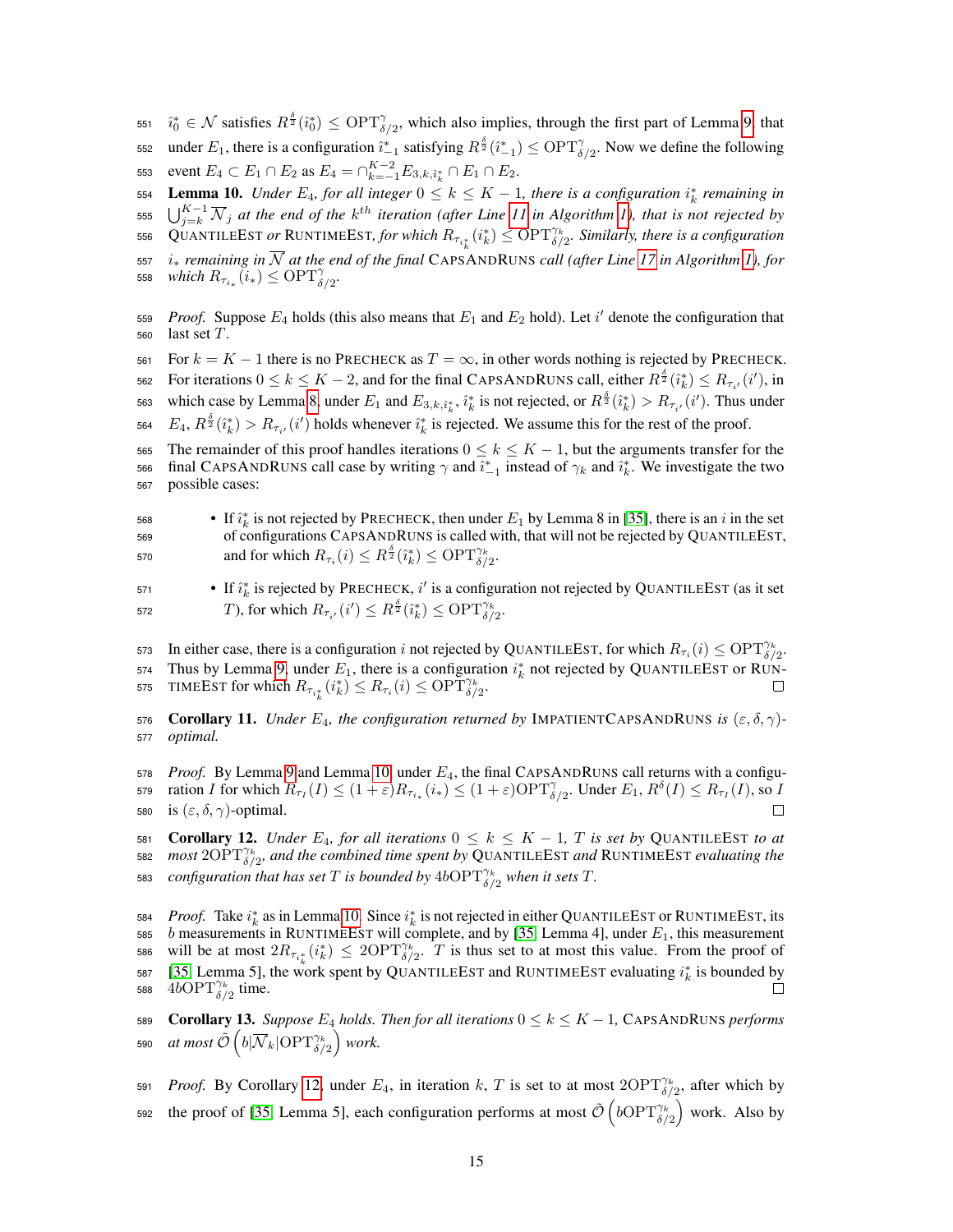593 Corollary [12,](#page-14-2) the work performed by the configuration that set T to this value in iteration k is 594 upper bounded by  $4bOPT^{\gamma_k}_{\delta/2}$ . Since configurations are run in parallel, all the other configurations <sup>595</sup> performed at most this amount of work in the meantime. Thus in total CAPSANDRUNS performs at 596 most  $\tilde{\mathcal{O}}\left(b|\overline{\mathcal{N}}_k|\text{OPT}_{\delta/2}^{\gamma_k}\right)$  work in iteration  $k.$  $\Box$ 

<span id="page-15-0"></span>597 Lemma 14. *There is an event*  $E_5$  *such that*  $Pr(E_5) \geq 1 - \zeta$ *, and under*  $E_5$ *,*  $E_1$ *, and*  $E_4$ *, for all* 598 *iterations*  $k \in [-1, K - 2]$ , the number of configurations not rejected by PRECHECK can be bounded <sup>599</sup> *as*

$$
|\overline{\mathcal{N}}_k| \leq (\log(K/\zeta)+1)\left[F(38\text{OPT}_{\delta/2}^{\gamma_{k+1}})\frac{1}{\gamma_k}+\sqrt{2F(38\text{OPT}_{\delta/2}^{\gamma_{k+1}})\frac{1}{\gamma_k}}+\frac{2}{3}\right],
$$

 $\text{600} \quad \text{where } F(x) = \Pr_{i \sim \Pi}(R^{0.35}(i) \leq x) + 4\zeta/K.$ 

601 *Proof.* Note that for the first call of PRECHECK, with  $k = K - 1$ , PRECHECK returns its input 602 without any modification, so  $|M'| = |M|$ . For the rest of the calls,  $-1 \le k < K - 1$ .

603 Denoting by  $B_i$  the indicator whether configuration  $i \in \mathcal{N}_k$  is accepted by PRECHECK. Since 604 elements of  $\mathcal{N}_k$  are independent and identically distributed random variables, and there are no 605 interactions between configurations being evaluated by PRECHECK, the outcomes  $B_i$  of PRECHECK  $606$  are also independent and identically distributed. By Lemma [8,](#page-12-2) under  $E_1$ , PRECHECK rejects a 607 configuration *i* if  $R^{0.35}(i)$  ≥ 19*T* with probability at least  $1-4\zeta/K$ , so the probability of reject is at 608 Least  $\Pr_{i \sim \Pi}(R^{0.35}(i) \geq 19T \,|\, T) (1-4\zeta/K) \geq \Pr_{i \sim \Pi}(R^{0.35}(i) \geq 19T \,|\, T) - 4\zeta/K = 1-F(19T),$ 609 so the conditional probability of accept is at least  $F(19T)$ . The number of configurations not accepted 610 is  $\sum_{i \in \mathcal{N}_k} B_i$ . By the Bernstein inequality,

$$
\Pr\left[\sum_{i\in\mathcal{N}_k}B_i \geq F(19T)|\mathcal{N}_k| + \sqrt{2F(19T)|\mathcal{N}_k|\log\frac{K}{\zeta}} + \frac{2}{3}\log\left(\frac{K}{\zeta}\right)\Big|T\right] \leq \frac{\zeta}{K},
$$

611 so by a union bound over  $k \in [-1, K - 2]$ , this is true for all iterations under an event  $E_5$  with 612 probability at least  $1 - \zeta$ . By Lemma [6,](#page-12-1)  $|\mathcal{N}_k| \leq \log(K/\zeta)/\gamma_k + 1$ . By Corollary [12,](#page-14-2) under  $E_4$ , 613  $T \leq 2\text{OPT}_{\delta/2}^{\gamma_{k+1}}$  when PRECHECK is run for iteration k. Making these substitutions and reordering <sup>614</sup> the terms gives the result. П

<span id="page-15-1"></span><sup>615</sup> Lemma 15. *For iterations* −1 ≤ k < K − 1*, under* E4*,* PRECHECK *runs for at most* 616  $10\text{OPT}^{\gamma_{k+1}}_{\delta/2} \left[32.1\log\left(\frac{2K}{\zeta}\right)\right] (\log(K/\zeta)/\gamma_k+1)$  time.

617 *Proof.* By Corollary [12,](#page-14-2) under  $E_4$ ,  $T \leq 2\text{OPT}_{\delta/2}^{\gamma_{k+1}}$  when PRECHECK is run for iteration k. Phase 618 I of PRECHECK is aborted when the total runtime reaches  $1.9Tb' \leq 3.8\text{OPT}_{\delta/2}^{\gamma_{k+1}}b'$ . Phase II of 619 PRECHECK is aborted when the total Phase II runtime exceeds  $2.99Tb' \leq 5.98OPT_{\delta/2}^{\gamma_{k+1}}b'$ . This  $\epsilon$  abort only happens after the last run, which takes at most  $\tau'$  time, where  $\tau'$  is measured in Phase I of 621 PRECHECK. Because of the way  $\tau'$  is calculated by Phase I, at least  $[0.2b']$  instances were running 622 up until τ' time, which took  $\lfloor 0.2b' \rfloor \tau' \le 1.9Tb'$  time. For any valid setting of  $\zeta$ ,  $\lfloor 0.2b' \rfloor \ge 0.19b'$ ,  $\cos 80 \tau' \le 10T \le 20\text{OPT}_{\delta/2}^{\gamma_{k+1}} \le 0.21\text{OPT}_{\delta/2}^{\gamma_{k+1}}$  b, so the work of PRECHECK for each configuration is 624 upper bounded by  $(3.8 + 5.98 + 0.21) \text{OPT}_{\delta/2}^{\gamma_{k+1}} b' < 10 \text{OPT}_{\delta/2}^{\gamma_{k+1}} b'$ . Multiplying this by the number 625 of configurations  $|\mathcal{N}_k|$  PRECHECK evaluates, and using Lemma [6,](#page-12-1) the total work of PRECHECK is 626 bounded by  $10\text{OPT}_{\delta/2}^{\gamma_{k+1}} b'(\log(K/\zeta)/\gamma_k+1)$ .  $\Box$ 

<sup>627</sup> *Proof of Theorem [1.](#page-3-3)* Suppose E<sup>4</sup> and E<sup>5</sup> hold. By a union bound, taking also into account the lower 628 bounds on the probabilities of these events and for events  $E_1, E_2$ , and  $E_{3,k,i_k^*,j}$  (given by Remark [3,](#page-12-4) 629 Lemma [4,](#page-12-0) Lemma [8,](#page-12-2) Lemma [14\)](#page-15-0), we have  $Pr(E_1 \cap E_2 \cap E_4 \cap E_5) \ge 1 - 12\zeta$ . By Corollary [11,](#page-14-1)

630 under these events, the configuration returned by IMPATIENTCAPSANDRUNS is  $(\varepsilon, \delta, \gamma)$ -optimal.

633 ations  $0 \le k < K-1$ , by Corollary [13,](#page-14-3) the runtime of CAPSANDRUNS in iteration k is upper bounded

<sup>631</sup> Next we consider the runtime of IMPATIENTCAPSANDRUNS. For iteration  $k = K - 1$ ,  $E_1$ ,  $E_2$ , and 632 E<sub>4</sub>, by Corollary [13](#page-14-3) and Lemma [6,](#page-12-1) the runtime of CAPSANDRUNS is  $\tilde{\mathcal{O}}\left(b\text{OPT}_{\delta/2}^{\gamma_k}/\gamma_{K-1}\right)$ . For iter-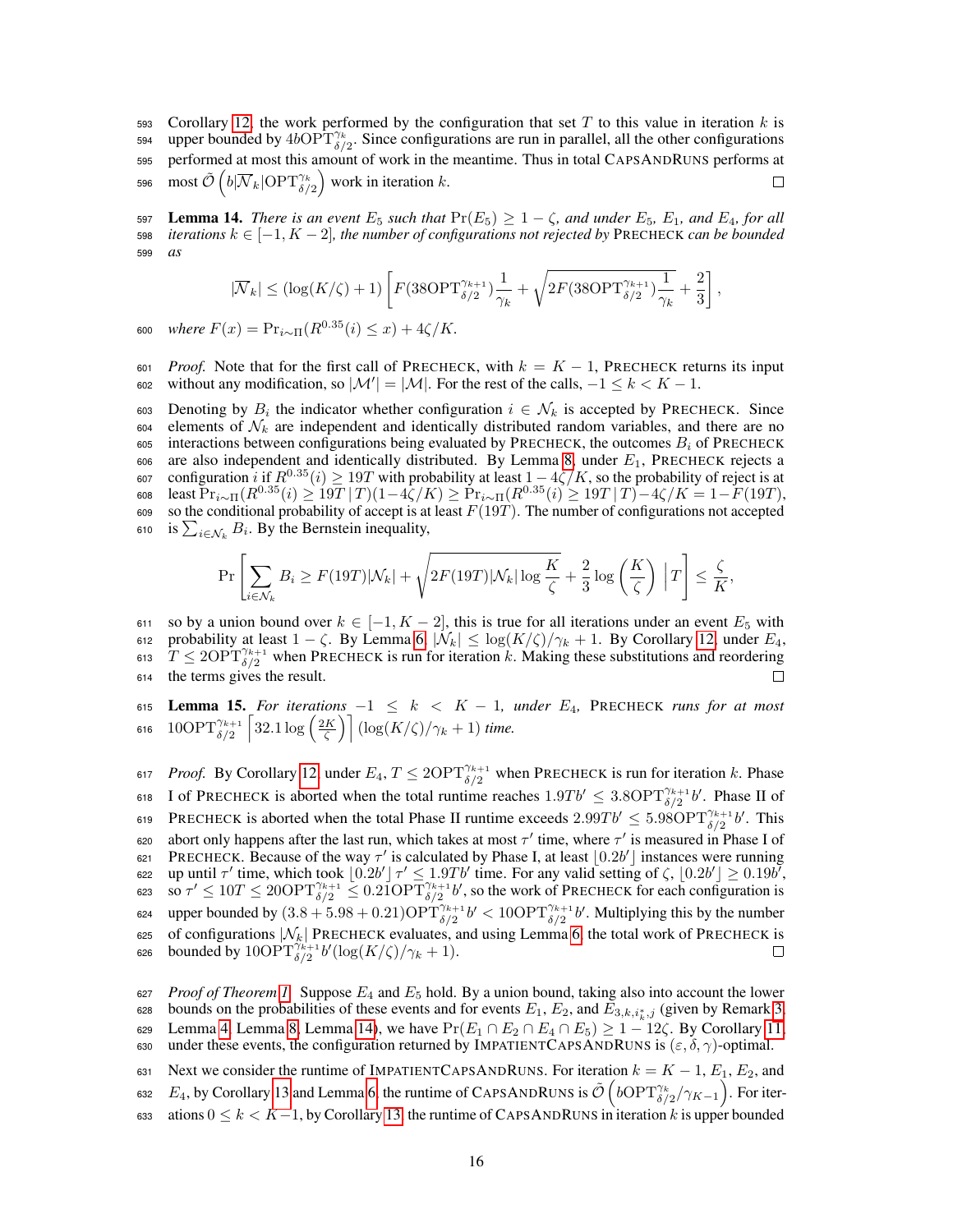634 as  $\tilde{\mathcal{O}}\left(b|\overline{\mathcal{N}}_k|\text{OPT}^{\gamma_{K-1}}_{\delta/2}\right)$ . Using the bound  $|\overline{\mathcal{N}}_k| = \tilde{\mathcal{O}}\left(F(38\text{OPT}^{\gamma_{k+1}}_{\delta/2})/\gamma_k\right)$  given by Lemma [14](#page-15-0) 635 the work by CAPSANDRUNS in iteration k is bounded by  $\tilde{\mathcal{O}}\left(bF(38\text{OPT}_{\delta/2}^{\gamma_{k+1}})\text{OPT}_{\delta/2}^{\gamma_k}/\gamma_k\right)$ .

<sup>636</sup> For the final CAPSANDRUNS call, the total work performed by CAPSANDRUNS would only increase

<sup>637</sup> if we didn't do any work on any configurations before, in other words, if we restarted CAPSANDRUNS 638 with the input configurations  $\overline{\mathcal{N}}$ . By this idea we can upper bound the total work of the final 639 CAPSANDRUNS call using [\[35,](#page-10-1) Theorem 1], which states that under  $E_1$ , the total work of a restarted 640 CAPSANDRUNS with input configurations  $\overline{\mathcal{N}}$  is at most  $\tilde{\mathcal{O}}\left(|\overline{\mathcal{N}}|\frac{1}{\varepsilon^2\delta}\min_{i\in\overline{\mathcal{N}}}R^{\frac{\delta}{2}}(i)\right)$ , which is a  $\epsilon_{41}$  simplified form of the problem-dependent bound (1) in [\[35\]](#page-10-1). By Lemma [10,](#page-14-0)  $\min_{i \in \overline{\mathcal{N}}} R^{\frac{\delta}{2}}(i) \leq$ 642 OPT $\gamma_{\delta/2}$ , and by Lemma [14,](#page-15-0)  $|\overline{\mathcal{N}}| = \tilde{\mathcal{O}}\left(F(38\text{OPT}_{\delta/2}^{\gamma})/\gamma\right)$ . Plugging these in the bound we get that 643 the final CAPSANDRUNS takes  $\tilde{\mathcal{O}}\left(\text{OPT}_{\delta/2}^{\gamma}F(38\text{OPT}_{\delta/2}^{\gamma})\frac{1}{\varepsilon^2\delta\gamma}\right)$  time. 644 Now we turn our attention to bounding the work done in PRECHECK. By Lemma [15,](#page-15-1) under  $E_1$ , for

645 all the iterations, and including the final PRECHECK call, the total work is  $\tilde{\mathcal{O}}\left(\sum_{k=0}^{K-1} \text{OPT}_{\delta/2}^{\gamma_k}/\gamma_k\right)$ .

646 Adding all this work up, noting that  $b = \tilde{\mathcal{O}}(1/\delta)$ , we get that under  $E_4$  and  $E_5$ , the total work <sup>647</sup> performed by IMPATIENTCAPSANDRUNS is

$$
\tilde{\mathcal{O}}\left(\frac{1}{\varepsilon^2\delta\gamma}\textnormal{OPT}_{\delta/2}^\gamma F(38\textnormal{OPT}_{\delta/2}^\gamma) + \sum_{k=0}^{K-2}\frac{1}{\gamma_k}\textnormal{OPT}_{\delta/2}^{\gamma_k}\left(1+F(38\textnormal{OPT}_{\delta/2}^{\gamma_{k+1}})/\delta\right) + \frac{1}{\delta\gamma_{K-1}}\textnormal{OPT}_{\delta/2}^{\gamma_{K-1}}\right).
$$

648

#### <span id="page-16-0"></span><sup>649</sup> B Runtime bound analysis with exponential distributions

 To better understand the runtime bound in Theorem [1,](#page-3-3) consider a scenario where the runtime of each configuration follows an exponential distribution. Such scenarios are realistic and motivated by practical applications: roughly speaking, many solvers for NP-hard problems (e.g., SAT) proceed by initializing with a random seed and, if they fail, try again with another random seed. The runtimes of such solvers will follow approximately exponential distributions, due to being essentially memoryless. To make the example concrete, suppose that the mean runtime for each configuration is distributed 656 uniformly between A and  $A + B$ , denoted by  $U(A, A + B)$ , for some  $A, B > 0$ . Here A can be thought of as a small runtime associated with the cost of starting the run of any configuration on any problem instance, and B as the maximum "true" mean runtime of the configurations.

659 We can simplify the runtime bound of Theorem [1](#page-3-3) with this assumption. The best  $\gamma_k$  fraction of the con-660 figurations have mean  $A + B\gamma_k$  so  $\text{OPT}_{\delta/2}^{\gamma_k} \leq A + B\gamma_k$ . Furthermore, for a configuration i with mean 661  $\frac{1}{\lambda}$ ,  $R_{\tau}(i) = \frac{1}{\lambda} (1 - e^{-\lambda \tau})$  for any runtime cap  $\tau$ . Substituting  $\tau = t_{\delta}(i)$ , noting that the probability 662 of running over the cap is  $\delta$  so  $e^{-\lambda \tau} = \delta$ , we have  $R^{\delta}(i) = \frac{1}{\lambda}(1 - \delta)$ . Similarly,  $R^{0.35}(i) = 0.65\frac{1}{\lambda}$ . 663 Then  $F(38\text{OPT}_{\delta/2}^{\gamma_k}) - 4\zeta/K = \Pr_{i \sim \Pi}(R^{0.35}(i) \leq 38\text{OPT}_{\delta/2}^{\gamma_k}) \leq \Pr_{\frac{1}{\lambda} \sim U(A, A+B)}(0.65\frac{1}{\lambda})$ 664  $38(A + B\gamma_k)$ )  $\leq \Pr_{\frac{1}{\lambda} \sim U(A, A+B)}(\frac{1}{\lambda} \leq 58.5(A + B\gamma_k)) \leq \frac{58.5(A + B\gamma_k) - A}{B} = \mathcal{O}(\gamma_k + \frac{A}{B})$ . This 665 bounds  $F(38\text{OPT}_{\delta/2}^{\gamma_k}) - 4\zeta/K$ . The extra  $4\zeta/K$  is insignificant, as the failure probability  $\zeta$  can 666 simply be chosen to be  $\mathcal{O}(\varepsilon^2\delta)$  with only additional logarithmic factors in the runtime as a result, 667 and then any term multiplied by ζ in the runtime bound disappears in the  $\mathcal{O}(\cdot)$  notation. Substituting 668 the bound on F and  $\overline{\mathrm{OPT}}_{\delta/2}^{\gamma_k}$ , assuming a choice of  $\zeta$  as above, the runtime bound (Eq. [\(1\)](#page-3-4)) becomes

$$
\tilde{\mathcal{O}}\left((A+B\gamma)\frac{1}{\varepsilon^2\delta\gamma}\cdot\left(\gamma+\frac{A}{B}\right)+\sum_{k=0}^{K-2}(A+B\gamma_k)\frac{1}{\gamma_k}\left(1+\frac{\left(\gamma_k+\frac{A}{B}\right)}{\delta}\right)+\left(A+B\gamma_{K-1}\right)\frac{1}{\delta\gamma_{K-1}}\right)
$$
\n
$$
=\tilde{\mathcal{O}}\left(\frac{1}{\varepsilon^2\delta}\left(\frac{A^2}{B\gamma}+A+B\gamma\right)\gamma+\frac{1}{\delta}\left(\frac{A}{\gamma_{K-1}}+B\right)+\frac{A}{\gamma}\right),
$$

669 where the K term disappears in the  $\tilde{\mathcal{O}}(\cdot)$  notation as  $K \leq \log_2(\frac{1}{\gamma})$ . Contrasting this with the typical 670 runtime bound  $\tilde{\mathcal{O}}\left(\frac{1}{\varepsilon^2 \delta \gamma} \text{OPT}_{\delta/2}^{\gamma}\right) = \tilde{\mathcal{O}}\left(\left(\frac{A}{\gamma} + B\right) \frac{1}{\varepsilon^2 \delta}\right)$  of previous works, we see the main term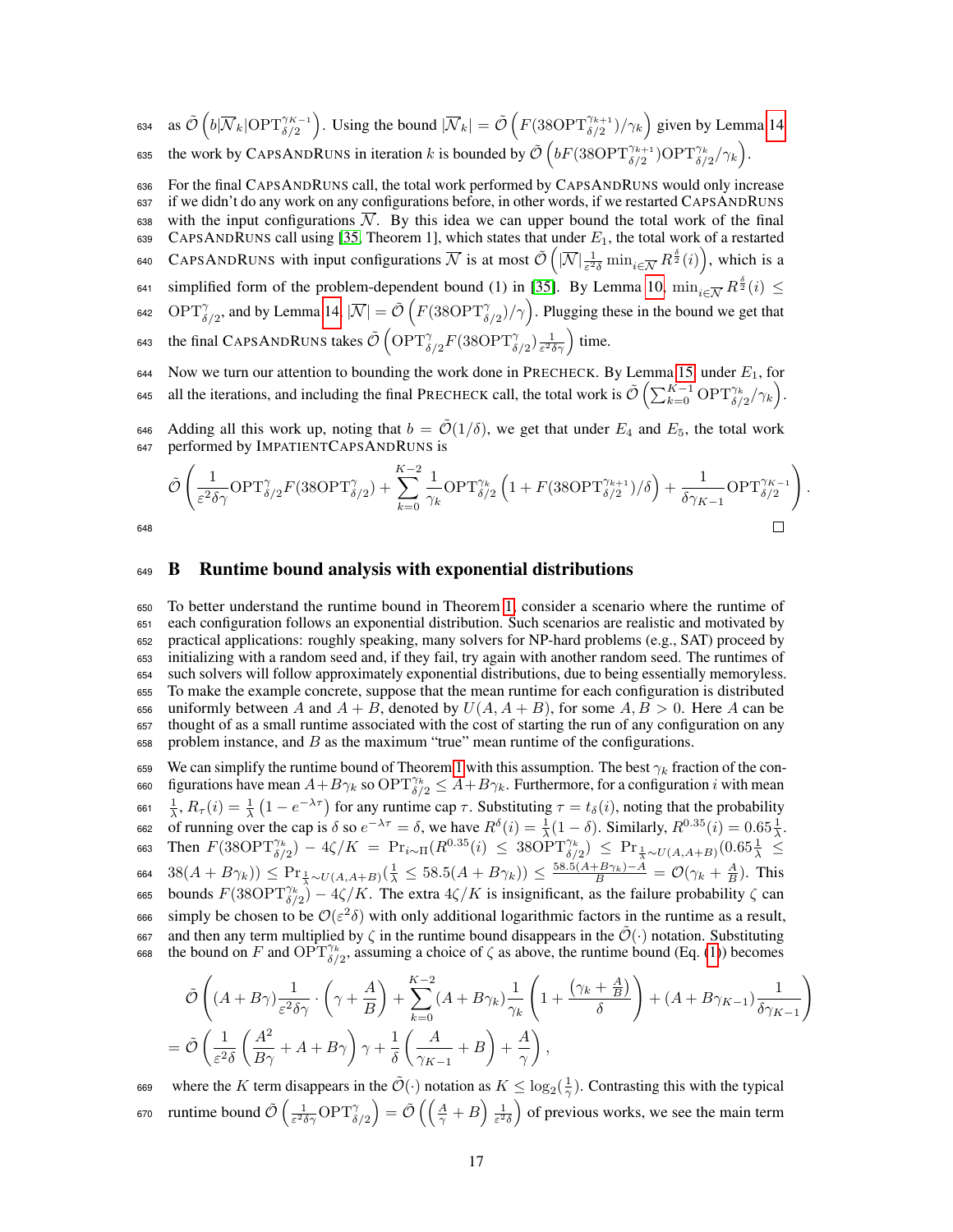<span id="page-17-1"></span>

Figure 2: Distribution of δ-capped mean runtime of the sampled configurations, with  $\delta = 0.1$ . For Minisat/CNFuzzDD, many configurations are close to the optimal one, whereas for CPLEX/Regions200 and CPLEX/RCW, many configurations are significantly worse than the optimal one. Consequently, PRECHECK is able to discard more configurations in the latter two scenarios.

671 (the one multiplied by  $\frac{1}{\varepsilon^2 \delta}$ ) is reduced by a factor of max{ $\gamma$ ,  $\frac{A}{B}$ }. The rest of the terms have no 672 dependence on  $\varepsilon$  and are indeed always much smaller than the typical runtime bound for other works:<br>
673  $\frac{A}{\delta \gamma_{K-1}}$  is smaller than the first term provided that K is chosen to be large enough for  $\gamma_{K-1}$  no 674 too small,  $\frac{B}{\delta}$  does not depend on the number of configurations evaluated, and  $\frac{A}{\gamma}$  is associated with  $\frac{1}{\gamma}$  having to evaluate about  $\frac{1}{\gamma}$  number of configurations, and this term could not scale better than with the minimum runtime  $A$ .

## <span id="page-17-0"></span>677 C Details of Experiments

 We followed the experimental setup of [\[35\]](#page-10-1). Runs were pre-computed and then queried from a simulation environment in which they can be stopped and resumed. In a scenario where this is not possible (e.g., due to memory constraints when performing real runs) the experiments can still be implemented by restarting runs from scratch with doubling cap times, resulting in at most a factor of 2 slowdown.

683 **Parameter values** Experiments on all datasets were done with  $(\varepsilon, \delta) = (0.05, 0.1)$  and varying 684  $\gamma \in \{0.01, 0.02, 0.05\}$ . For each configurator,  $\zeta$  was set so that the total failure probability is 0.05. 685 The hyperparameter K was set such that  $0.25 < \gamma 2^{K-1} \le 0.5$ . This is a somewhat arbitrary choice, 686 but was made so that values of  $\gamma_k$  were neither too big to be trivial, nor too small to be computationally prohibitive.

 EPM Setup We used the provided generators for Regions200 and RCW to produce as many new random instances as needed, which were pre-processed using the feature extractors provided with the [9](#page-17-2)0 EPM.<sup>9</sup> Runtime-related features were dropped since they are machine-dependent. We then used the provided configurations and runtime data<sup>[10](#page-17-3)</sup> to train the EPM model, using the parameters suggested in [\[12\]](#page-8-10). Finally, the trained EPM was used as a surrogate model to provide runtimes on future scenarios. We can query this model to produce a runtime estimate for any configuration-instance pair. New configurations were sampled by uniformly choosing a value for each parameter of CPLEX. A new instance was then generated and the pair was given to the EPM. Note that ICAR examined more configurations than CAR did. For consistency, sampling was done so that the configurations seen by CAR were a subset of those seen by ICAR.

#### Datasets Description

 • Minisat/CNFuzzDD is a SAT scenario based on the minisat solver, with 6 parameters,  $\alpha$ <sup>700</sup> applied to the CNFuzzDD<sup>[11](#page-17-4)</sup> instances. The benchmark dataset we use is the same as in [\[34,](#page-10-0) [35,](#page-10-1) [24\]](#page-9-6).

<span id="page-17-2"></span>http://www.cs.ubc.ca/labs/beta/Projects/EPMs/

<span id="page-17-3"></span>https://www.ml4aad.org/automated-algorithm-design/performance-prediction/epms/

<span id="page-17-4"></span>http://fmv.jku.at/cnfuzzdd/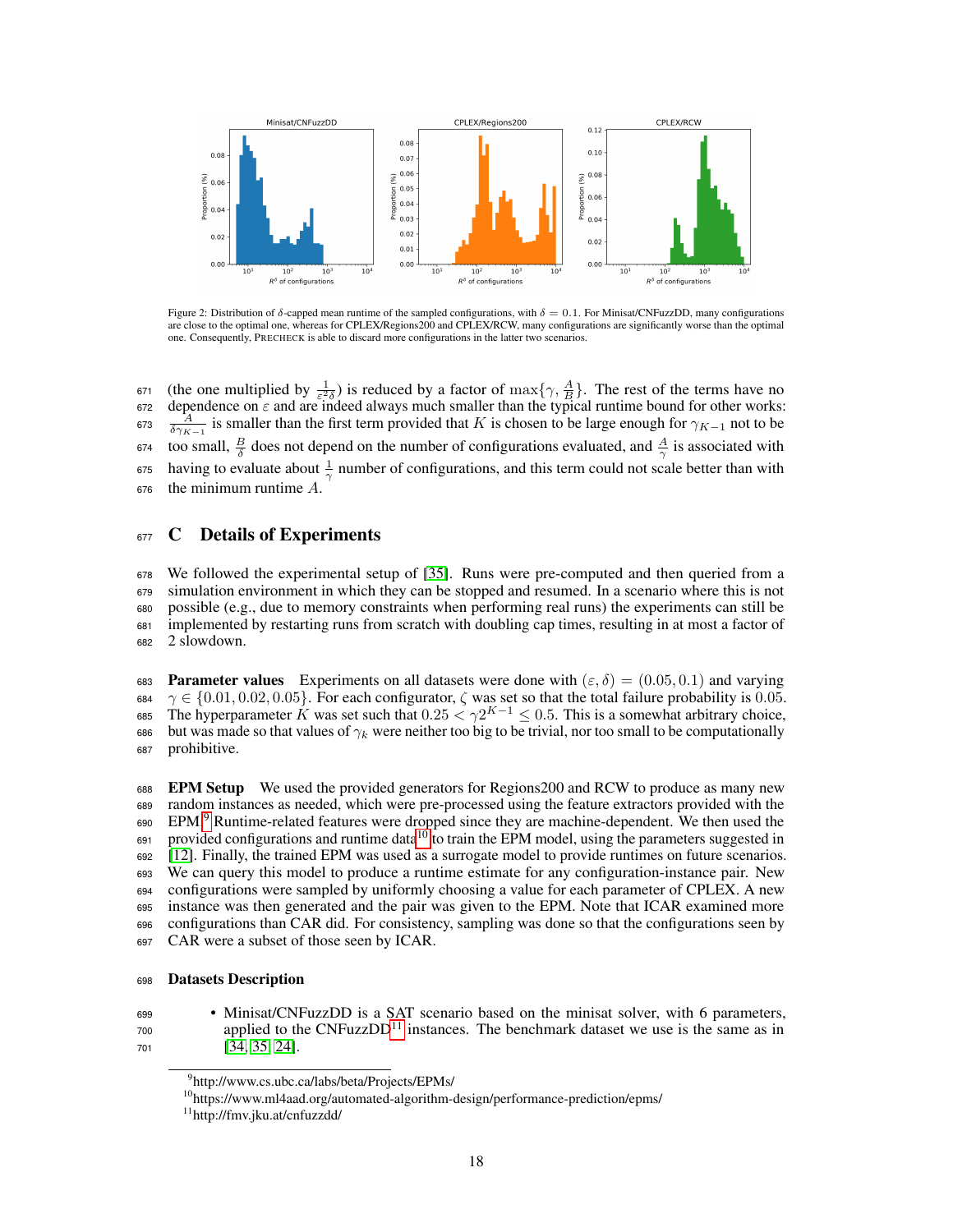<span id="page-18-1"></span>

Figure 3: As the proportion of configurations that are far from the optimal gets larger (i.e., as c gets larger), the CPU runtime of CAR was more dominated by the work spent on bad configurations, while ICAR was able to drop more bad configurations with its PRECHECK mechanism.

| 702 | • CPLEX/Regions 200 is a MIP scenario based on the CPLEX, an interger programming       |
|-----|-----------------------------------------------------------------------------------------|
| 703 | solver, applied to the combinatorial auction winner determination problem. There are 74 |
| 704 | parameters for CPLEX. The benchmark dataset is generated with the EPM described above.  |
| 705 | • CPLEX/RCW is a MIP scenario based on the CPLEX solver, applied to Red-cockaded Wood-  |
| 706 | pecker conservation problem. The configuration space is the same as CPLEX/Regions 200.  |
| 707 | The benchmark dataset is generated with the EPM described above.                        |

### 708 **D** IMPATIENTCAPSANDRUNS with varying parameters

709 We also compared the performance of ICAR and CAR++ with varying values of  $\varepsilon$  and  $\delta$  (with fixed  $\gamma = 0.02$  and failure probability  $\zeta = 0.05$ ). The speedup (computed as the ratio of the runtimes) <sup>711</sup> achieved by ICAR over CAR++ is reported in Table [2.](#page-18-0) As we can see, the speedup was fairly stable 712 across a range of  $\varepsilon$  and  $\delta$  that a user might be likely to care about.

<span id="page-18-0"></span>Table 2: Speedup achieved by ICAR over CAR++ for various values of  $\varepsilon$  and  $\delta$ . Values greater than one indicate ICAR is faster.

|                       | Minisat/CNFuzzDD |      |       |      | CPLEX/Regions200 |      |       |      | <b>CPLEX/RCW</b> |      |       |      |
|-----------------------|------------------|------|-------|------|------------------|------|-------|------|------------------|------|-------|------|
| δ                     | 0.025            | 0.05 | 0.075 | 0.1  | 0.025            | 0.05 | 0.075 | 0.1  | 0.025            | 0.05 | 0.075 | 0.1  |
| $\varepsilon = 0.025$ | 0.80             | 0.83 | 0.71  | 0.95 | 2.76             | 2.44 | 2.15  | 2.03 | 2.27             | 99.ء | 1.83  | 1.63 |
| $\varepsilon = 0.05$  | 0.83             | 0.84 | 0.78  | 0.92 | 2.90             | 2.54 | 2.24  | 2.06 | 2.54             | 2.21 | 1.96  | 1.80 |
| $\varepsilon = 0.075$ | 0.84             | 0.86 | 0.82  | 0.92 | 2.94             | 2.58 | 2.28  | 2.09 | 2.66             | 2.30 | 2.03  | 1.85 |
| $\varepsilon = 0.1$   | 0.85             | 0.87 | 0.85  | 0.93 | 2.97             | 2.60 | 2.29  | 2.11 | 2.73             | 2.36 | 2.08  | 1.88 |

# <sup>713</sup> E Synthetic Experiments

 To better understand how well ICAR can exploit a needle-in-a-haystack scenario, we examined its performance on synthetic data. In this way we could choose each configuration's true mean, and thus control their distribution. The runtimes of each configuration were sampled from an exponential 717 distribution, with the means being uniformly chosen from the interval  $[OPT, c \cdot OPT]$ . We tend to think that real algorithm runtimes do look somewhat exponential, and there is justification for this, at least in certain cases [\[14,](#page-8-13) [16,](#page-9-15) [15,](#page-9-16) [25\]](#page-9-17).

720 We ran the simulation for  $c \in \{2, 5, 10, 25\}$ . The larger the value of c, the more configurations will <sup>721</sup> tend to be far from the best one, creating more and more of a "needle-in-a-haystack" scenario. We 722 used  $(\epsilon, \delta, \gamma) = (0.05, 0.1, 0.02)$  and failure probability of 0.05, as before. Table [3](#page-19-0) shows the total 723 CPU time to find a  $(0.05, 0.1, 0.02)$ -optimal configuration for the range of c values. The degree to  $724$  which ICAR outperformed CAR increases as  $c$  increases, as expected. We see that PRECHECK was <sup>725</sup> able to reject a greater proportion of configurations when many tended to be far from optimal (large 726  $c$ ).

727 Figure [3](#page-18-1) shows the CPU time spent on each configuration, sorted by the  $\delta$ -capped mean runtime. When c = 2, ICAR rejected very few configurations in PRECHECK, but as c increases we can see a greater proportion of configurations were being run for minimal time compared to CAR++. Furthermore, the runtime of CAR and CAR++ became dominated by the runs on the bad configurations, as we can see from the area under the curve.